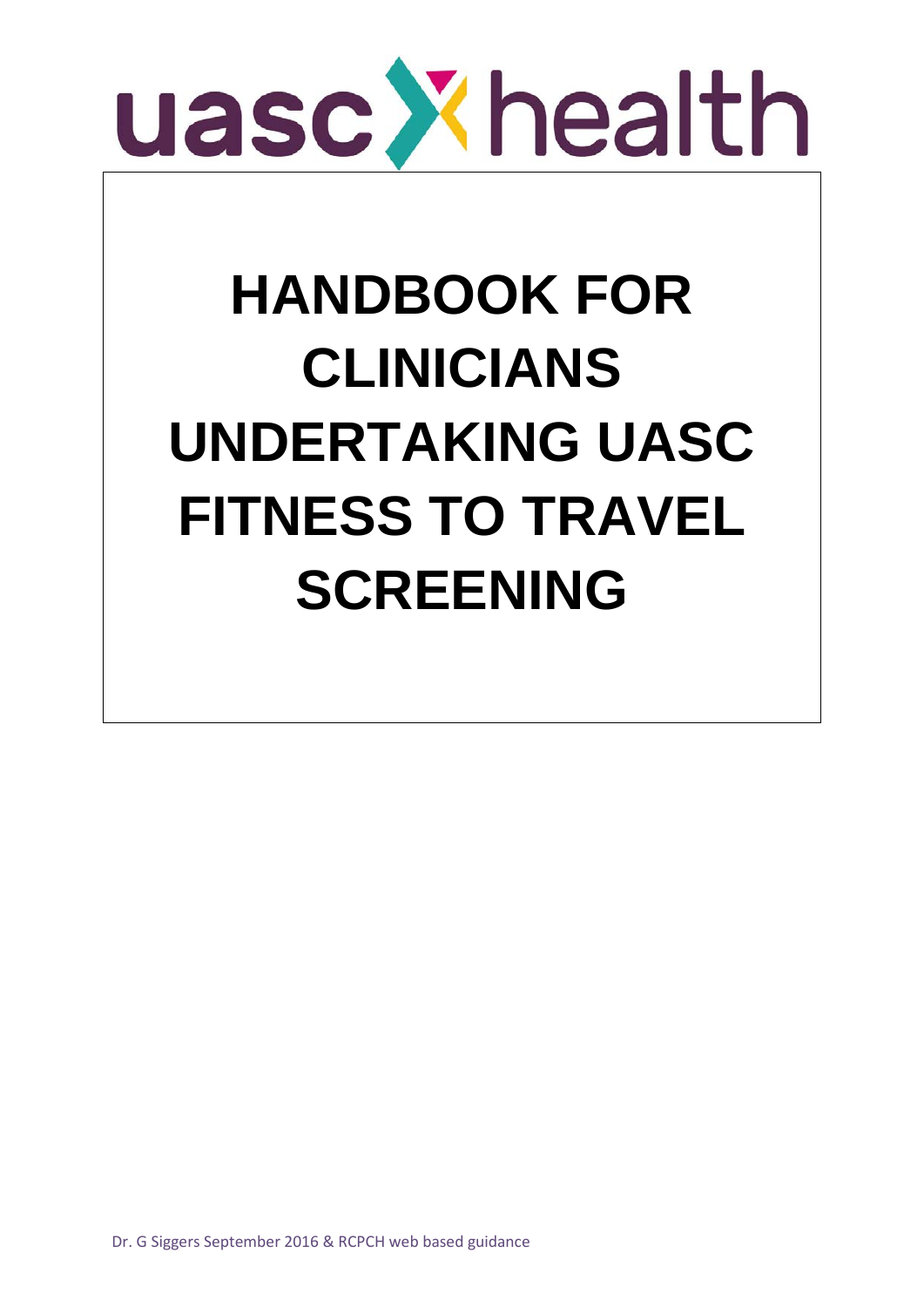uasc Xhealth

# **CONTENTS:**

INTRODUCTION

THE NATIONAL TRANSFER PROTOCOL

- RISKS & RISK MITIGATION
- HEALTH RESPONSIBILITIES

# THE FITNESS TO TRAVEL ASSESSMENT

- o Background
- o Venue
- o Equipment
- o Completing the assessment
	- **Demographics**
	- **Consent**
	- **Medical history**
	- Physical screening
	- **PEWS Score**
	- **Emotional health**
- o Immunisations
- o Outcomes
- o Recommendations
- o Admin processes

# USEFUL ADDITIONAL INFORMATION

- o Definitions & legal aspects
- o Age assessment
- o UASC experiences
- o Health needs overview
- o Local authority responsibilities
- o Working with interpreters
- o Consent & confidentiality

# APPENDICES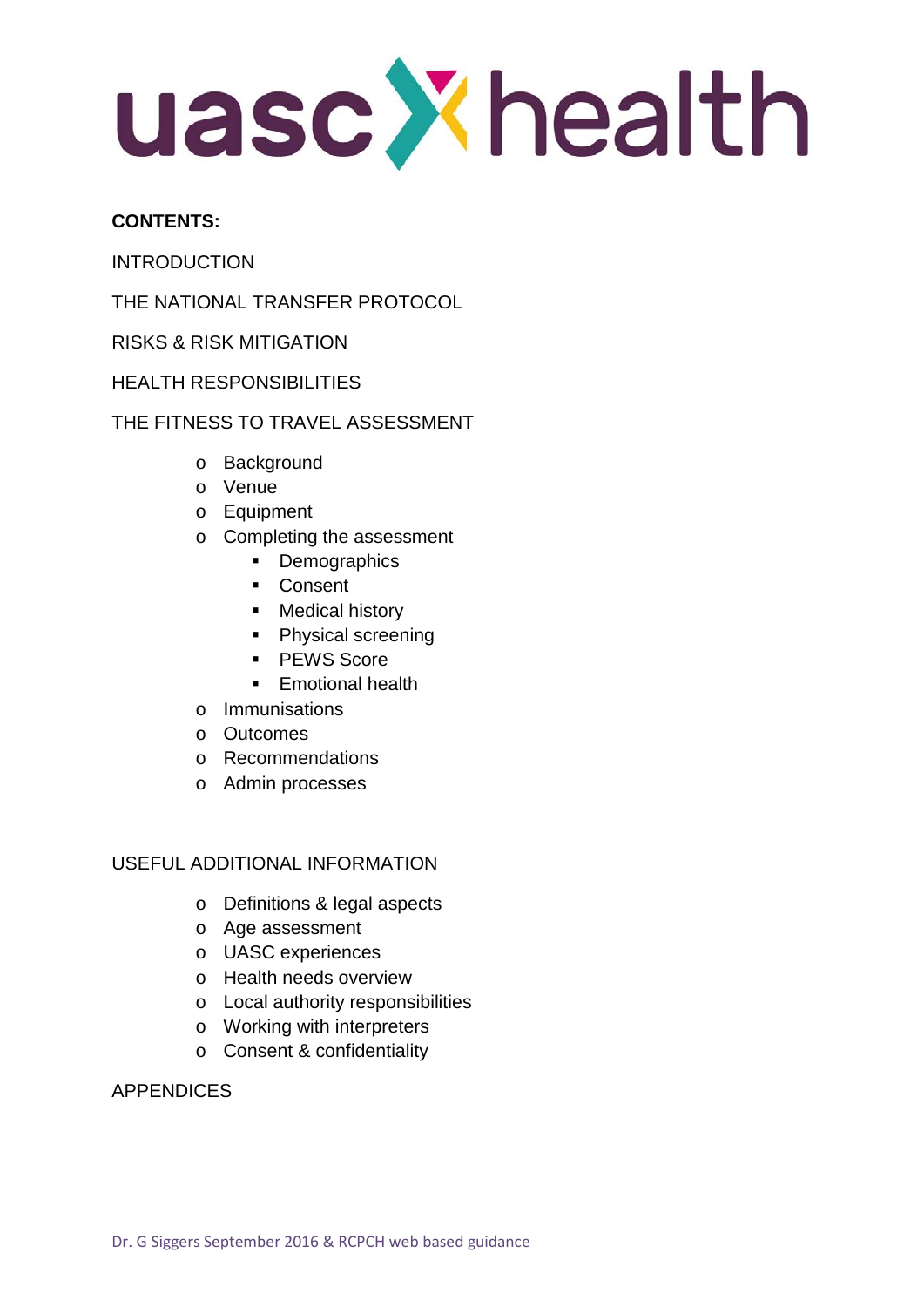

### **PURPOSE:**

This handbook has been written to provide clinicians with

- An overview of the Fitness to Travel Screening process
- Guidance on conditions of importance for FTT
- A standardised process to obtain appropriate and accurate information
- Guidance on deciding fitness to travel status

# **INTRODUCTION:**

Since June 2016, Kent has seen an unprecedented rise in the number of young people arriving through the Port of Dover and The Channel Tunnel. The Home Office and Kent County Council have been driving forward plans for compulsory dispersal enshrined within the Immigration Act 2016.

Over the past 12 months some Local Authorities have offered to voluntarily accommodate young people but the statutory responsibility has remained with Kent County Council and so by default the health responsibilities have remained the duty of the seven Kent CCGs.

However, from 1st July 2016 Unaccompanied Asylum Seeking Children and Young People (UASCs) arriving in Kent will be dispersed to the on-going care of other Local Authorities, as advised by the UK Government so that no individual local authority bears a disproportionate share of the burden. Currently, UASCs arriving in Kent will reside in the county for less than 5 days before being collected by the Receiving Local Authority (RLA).

The National Transfer process brings a new challenge to health, both in Kent and in the Receiving Local Authority area. Kent CCGs need to ensure UASCs are well enough to travel and the receiving CCGs will have to be ready to meet the ongoing health needs of UASCs placed with them.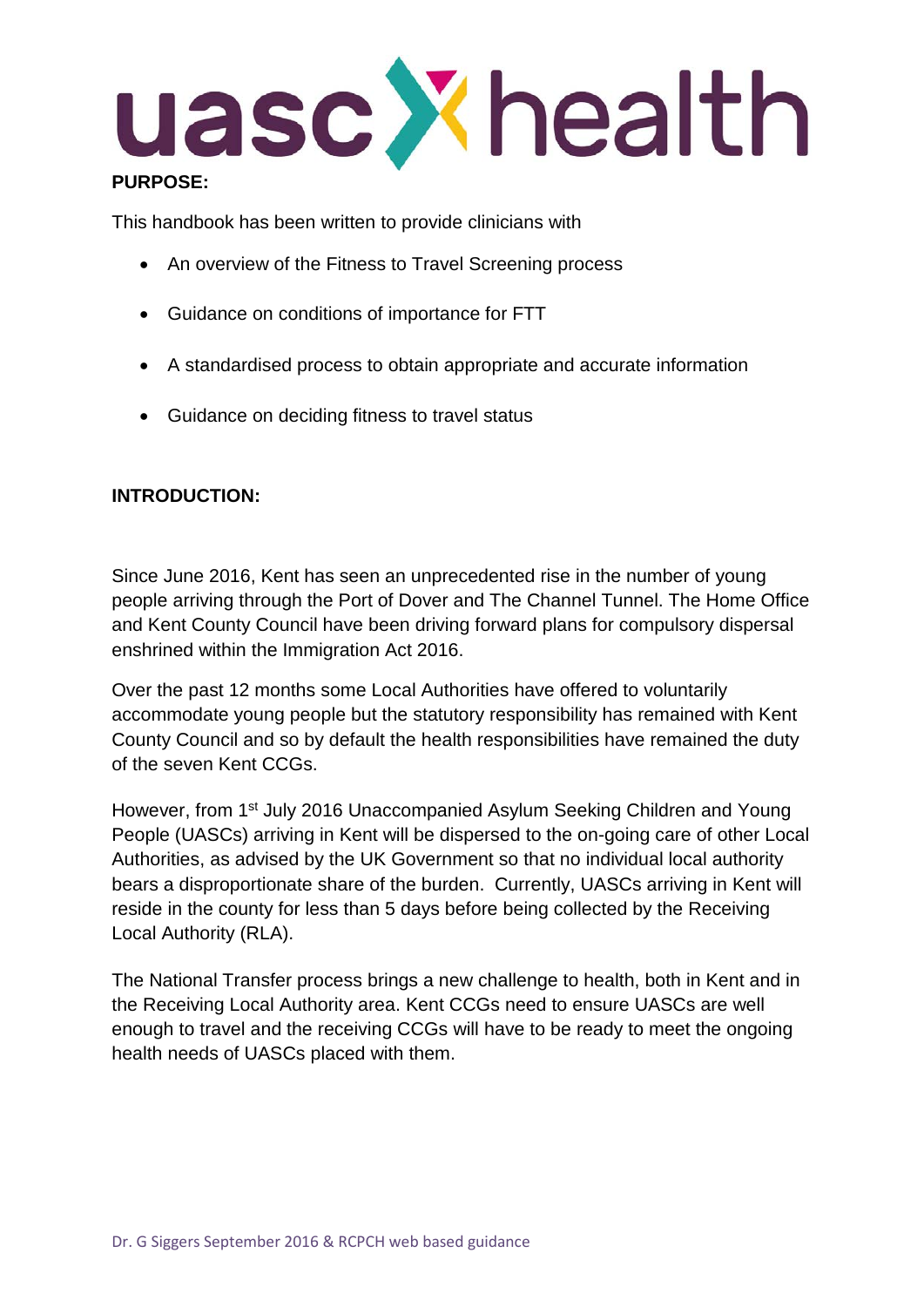

# **THE NATIONAL UASC TRANFER PROTOCOL**

All asylum seeking individuals who are accepted or temporarily treated as being below 18 years of age during an initial Home Office welfare interview are eligible to be included in the transfer scheme.

Article 3 of the United Nations Convention on the Rights of the Child provides that in all actions taken concerning children, the best interests of the child shall be a primary consideration.

The long-term objective of the transfer scheme is to achieve a fairer distribution of unaccompanied children through a scheme which is equitable and transparent, across all local authorities and all regions. The scheme is intended to build on existing regional structures and enable regional pooling of knowledge and resource.

The protocol can be found at the following address:

[https://www.gov.uk/government/publications/unaccompanied-asylum-seeking](https://www.gov.uk/government/publications/unaccompanied-asylum-seeking-children-interim-national-transfer-scheme)[children-interim-national-transfer-scheme](https://www.gov.uk/government/publications/unaccompanied-asylum-seeking-children-interim-national-transfer-scheme)

Essentially when a young person arrives in the UK and is seeking asylum a form – the National UASC Transfer Scheme Unique Unaccompanied Child Record is completed and part A and B are sent to the Home Office to request transfer to a receiving local authority (RLA) in a new region. Meanwhile if they are male, 16 or over, they are placed in a reception centre (either Millbank or Appledore) and if 15 or younger or female they are placed in foster care, pending collection by the RLA.

It has been proposed that YP would be collected by their RLA within 5 days of arrival but to date not all have been accepted by a RLA and if they have it has typically taken 10 days before they move. Once they are accepted by a RLA they become the responsibility of that local authority and it will be the RLA who arranges the Statutory Initial Health Assessment and ongoing medical support.

#### **RISKS**

As we know, UASCs are vulnerable young people who arrive with a range of health conditions and risks. Dispersal, whilst ultimately aiming to give young people better options in terms of access to appropriate accommodation and education does pose some additional risks to "health" as follows: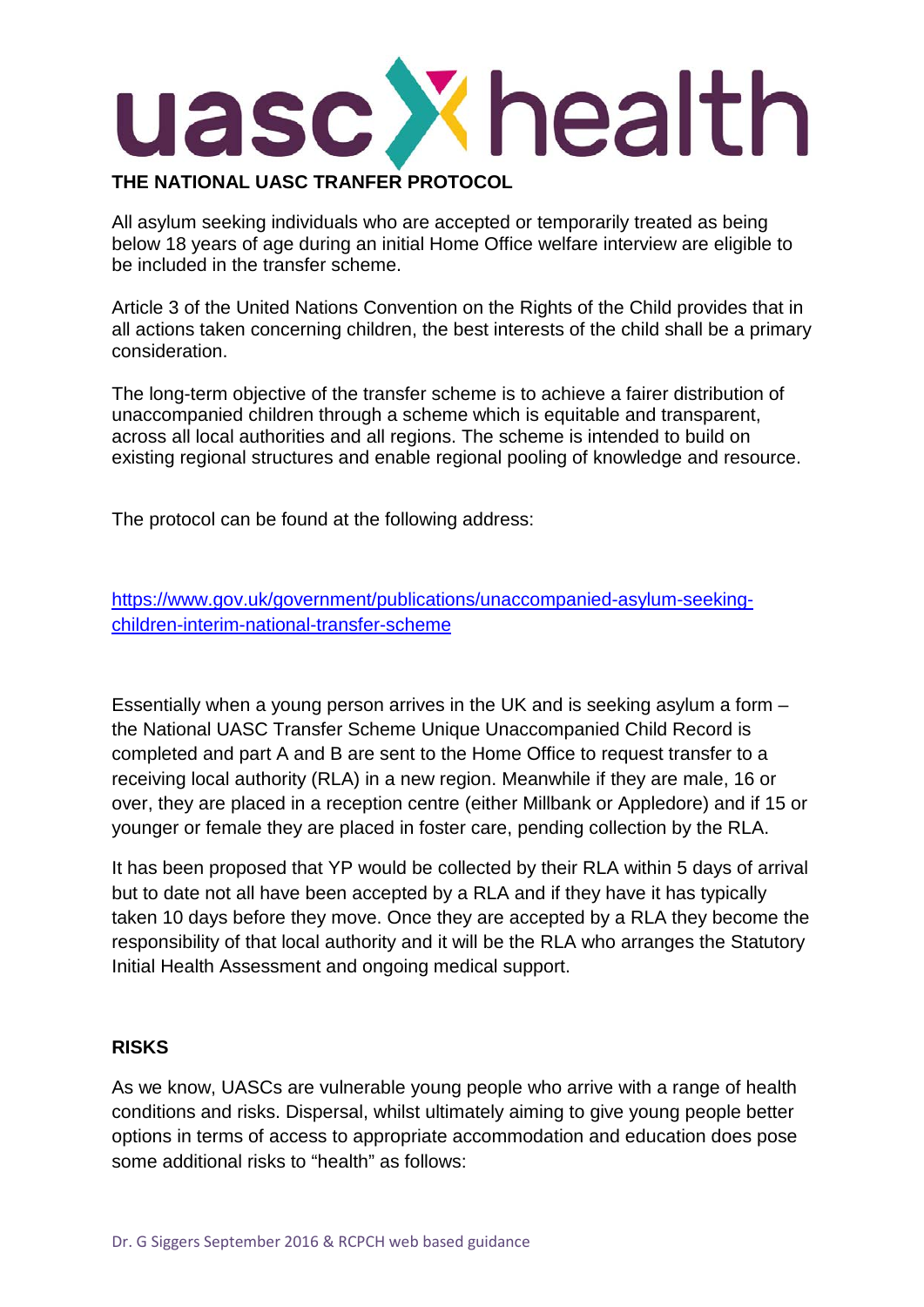

#### **Immediate Health Risks:**

In some, albeit a very small minority of cases there could be an immediate risk to life on moving of a newly arrived UASC. E.g. If a young person is suffering an acute exacerbation of asthma, that may have been triggered by the later part of their journey to UK, they could develop a life threatening attack during subsequent, a serious head injury that may have caused a bleed on the brain or a sickle cell crisis.

In other cases there could be worsening of a condition if treatment is delayed as a result of dispersal e.g. acute infections, physical injuries and chronic health conditions such as diabetes and epilepsy, mental health concerns such as self-harm.

In other cases there could be unnecessary suffering as a result of delay in accessing treatment e.g. gastro intestinal symptoms, skin infections

#### **Intermediate Health Risks:**

There may be situations where moving a Young Person could affect continuity of care e.g. YP with broken bones or injuries who have received treatment but require follow up and possibly further intervention e.g. removal of sutures, dressing changes etc.

#### **Longer Term Health Risks:**

We know that there are longer term health issues that need to be addressed and that these would usually be identified by the IHA when a comprehensive assessment of health and need is made. With dispersal it becomes the RLA responsibility to arrange the IHA locally. Many LAC health teams around the country are already struggling to meet the timescales required for their own UK LAC. Drift and then the risk of unidentified and unmet health needs for UASCs is a risk. In addition, the assessment of health needs for UASCs and the implementation of health plans and the provision of screening (e.g. for TB and hepatitis B) is complex. Many health teams will be ill prepared and will not have services in place to meet the needs of a population of young people who do not speak English (e.g. dental and vison services). LAC CAMHS services around the UK are particularly stretched and may not be skilled in meeting the complex needs of this population.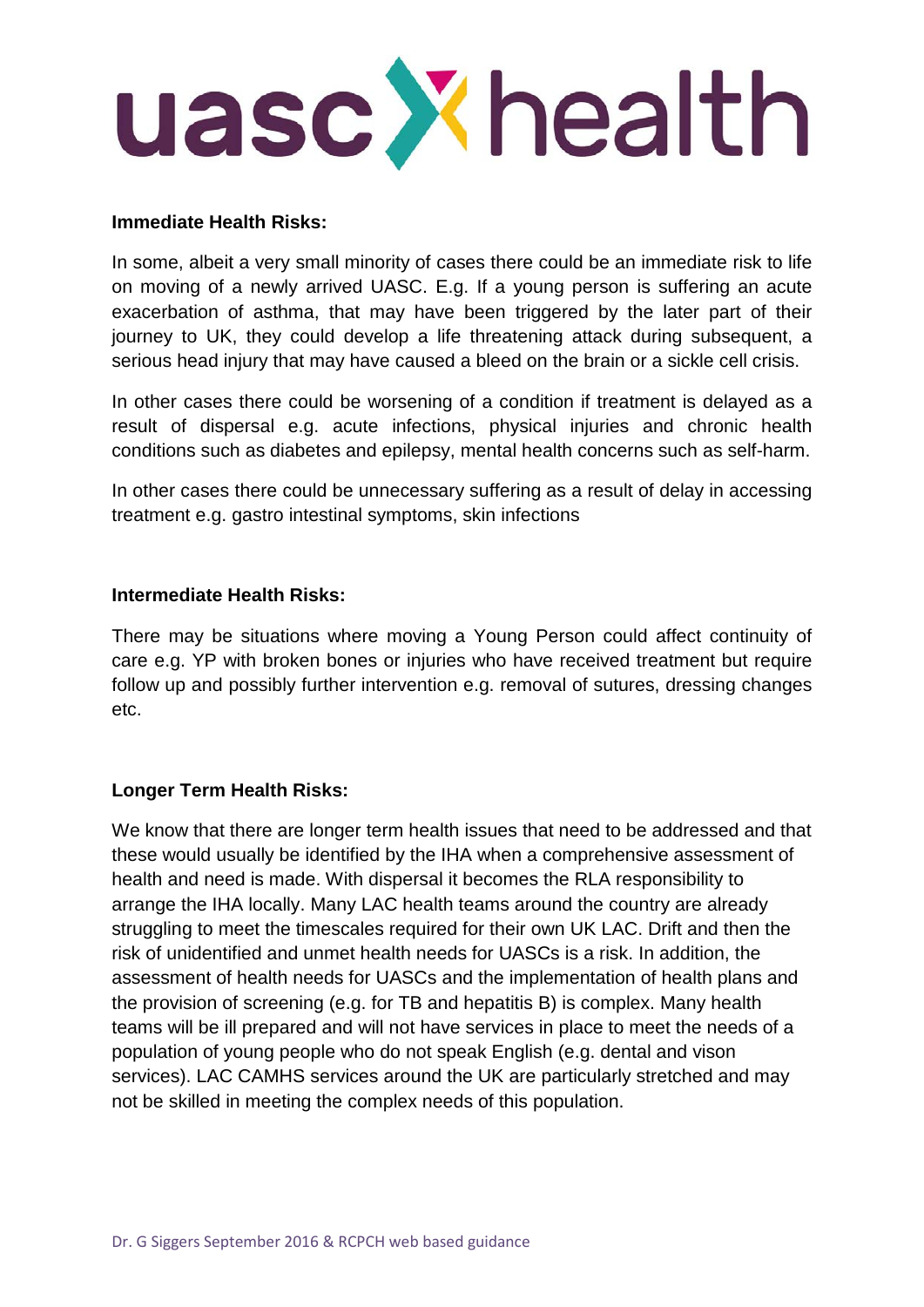- i. There are infection risks in this population such as malaria, TB and hepatitis B. Plans would usually be made at the IHA stage to screen for these infections. UASCs are also missing immunisations and again programs for immunisation will need to be put in place as soon as possible to protect the UASC but also to address public health concerns.
- ii. Receiving health teams will need to be able to arrange immunisations, screening and health assessments for UASCs.

# **Public Health Risks:**

UASCs are also missing immunisations and should have the first course of the agreed UK immunisations as soon as possible. If these are not started prior to dispersal there is a health risk to the UASC but also to the community in which they are placed.

# **RISK MITIGATION**

- 1. The Designated professionals for Looked after Children in Kent have written an introduction letter to fellow designated professionals nationally, explaining the 5 day dispersal model, responsibilities for health, and the FTT health screening process and the links to the Kent resources.
- 2. Kent CCGs have developed a number of resources that will support RLAs and their allied health teams in their preparation of receiving UASC. These include bespoke UASC initial health assessment guidance and templates, podcasts in different languages to explain the IHA consent and process and blood borne virus testing and a DVD to explain health needs of UASCs to front line staff. A number of training resources have been developed as well and these will soon be available on a Kent UASC health needs website, details of which will be shared with RLAs.
- 3. UASCs should be registered with a GP and allocated an NHS number as soon as possible after arrival and prior to transfer. This allows any health actions to be safely recorded. When the young person moves there should be an agreed action that the RLA will arrange registration with a new local GP. The young person will need to have provided their previous GP details and their NHS number when registering with the new GP in order that the previous GP record can be transferred.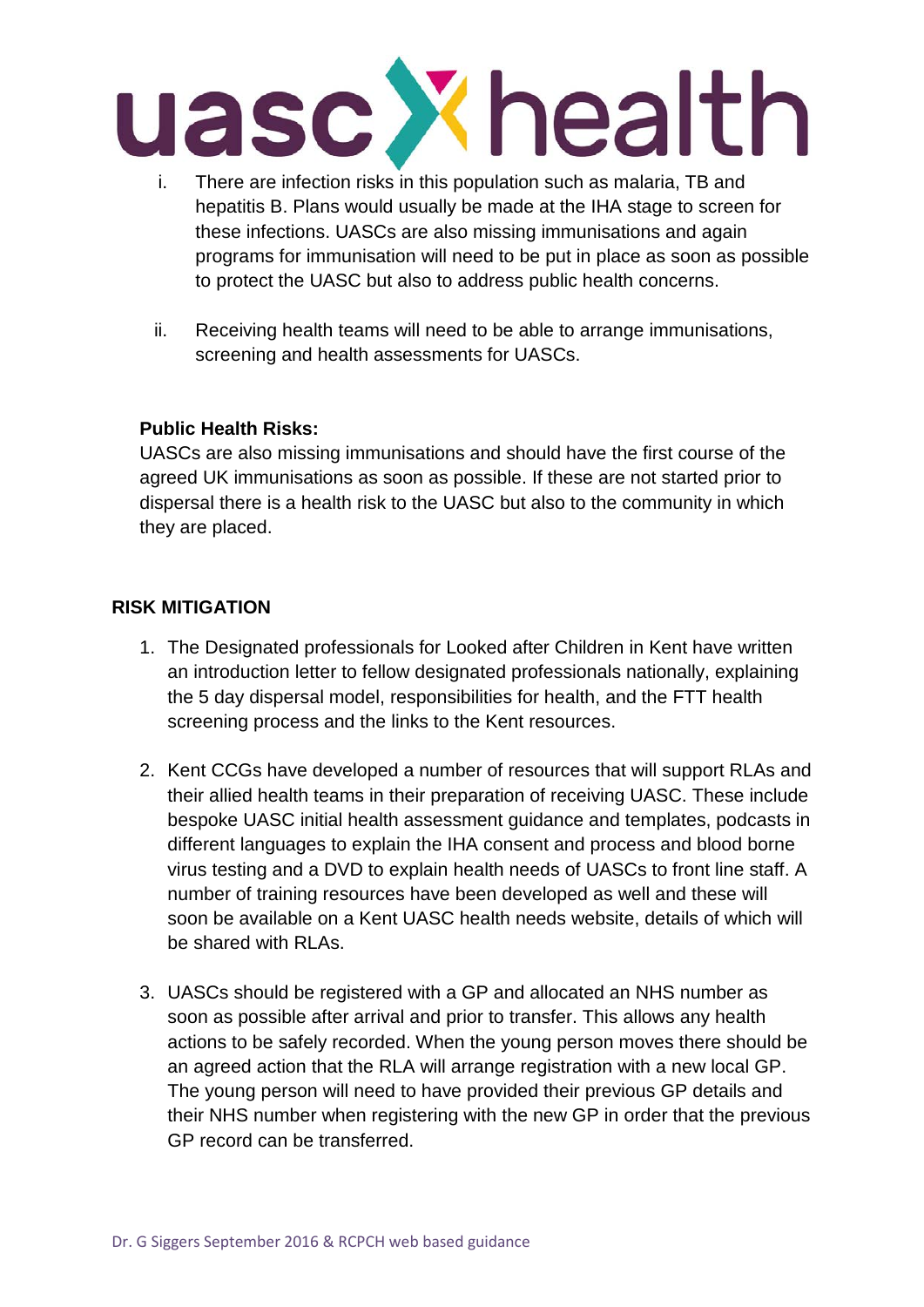

UASCs can be registered with a GP as follows:

The Young Person's Social Worker needs to fill in a GMSI (Family Dr Service's registration) form with the YP and take this to the GP practice who then register them on the system and apply for an NHS number.

- 4. A Fitness to Travel screening process will be introduced with an agreed traffic light approach to health risks whereby red relates to a health need to delay dispersal for an agreed period of time, amber requires further action and consideration such as a consideration to the RLA's ability to meet the specific health needs of the UASC, some immediate treatment prior to dispersal and then medical handover or just specific handover to the new area's health teams and new GP. If the UASC has no apparent health concerns they will be deemed fit to travel and given a "green light" with some standard UASC health recommendations to hand over to their new RLA and health team.
- 5. The first set of UK recommended immunisations will be given prior to dispersal to protect the UASC but also to address public health concerns.

# **HEALTH RESPONSIBILITIES**

UASCs become Looked after Children under Section 20 of the Children Act 1989. As such they are entitled to the full range of services available to LAC. The following must be addressed:

1. **Access to universal health service:** UASCs need to register with a GP. They must register with a GP as soon as possible after arrival in the UK. Those that are being place in Millbank should be registered with the South Ashford Medics practice and those placed in Appledore should be registered with the Old School Practice. A decision is required about GP registration for those in foster care (it may be appropriate to decide that those nearest to Millbank register with South Ashford Medics practice and those placed in Appledore are registered with the Old School Practice).

As part of the registration process an NHS number will be applied for. Details of their NHS number and GP registration will be placed in the UASC health passport. There will then be a need for the UASC to register with a new GP in their RLA and this information will need to be passed on to their new GP in the RLA.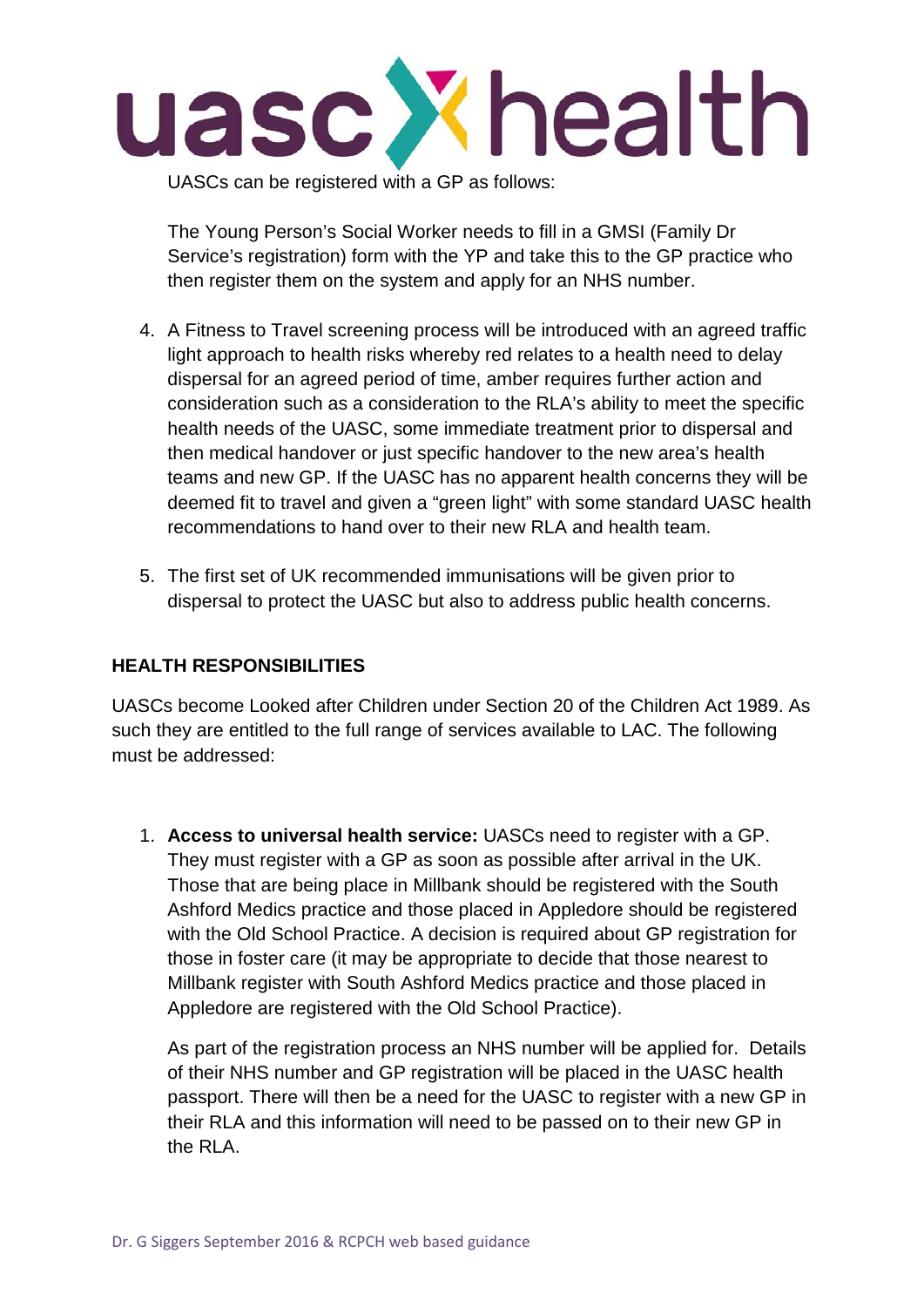

**2. Statutory Initial and Review Health Assessment:** The Statutory Guidance "Promoting the health and well-being of looked after children" March 2015 states that all looked after children and young must have a holistic health assessment and creation of a health care plan within 20 working days of coming into care. Regulation 7 of the Care Planning, Placement and Case Review (England) Regulations 2010 requires the local authority that looks after the child/young person to arrange for a registered medical practitioner to carry out an initial assessment of the child's health and provide a written report of the assessment. So, a thorough health assessment of a UASC is a statutory requirement for the RLA and the CCG, who have a shared responsibility to ensure that this happens.

Within the 5 day window prior to dispersal to the RLA, a health will be undertaken and any immediate health needs will be identified and addressed where possible. It is proposed that in order to ensure that the UASC is well enough to travel; Kent CCGs will provide *Fitness to Travel* (FTT) screening appointment for those UASCs whose plan is dispersal. This *does not* replace the need for the young person to have a statutory IHA once moved to the RLA.

# 3. **Fitness to travel (FTT)**

Many of the UASCs seen to date have had concerns about their health and many have had physical findings. The vast majority of these are considered to be easily managed and would not prevent onward travel. It is important that the FTT screen does not delay their onward travel as the aim is that the YP will be given the opportunity to settle in their new area as soon as possible. Many will be anxious about their circumstances and many will have experienced traumatic events and/or loss. Mental health problems are unlikely to present acutely in this group but their longer term needs must be addressed.

# **THE FITNESS TO TRAVEL ASSESSMENT**

- i. The FFT health screening will cover the following:
	- Any concerns about health
	- Whether the reception staff/foster carer or other have concerns about the YP's health
	- Any known illnesses
	- Any pain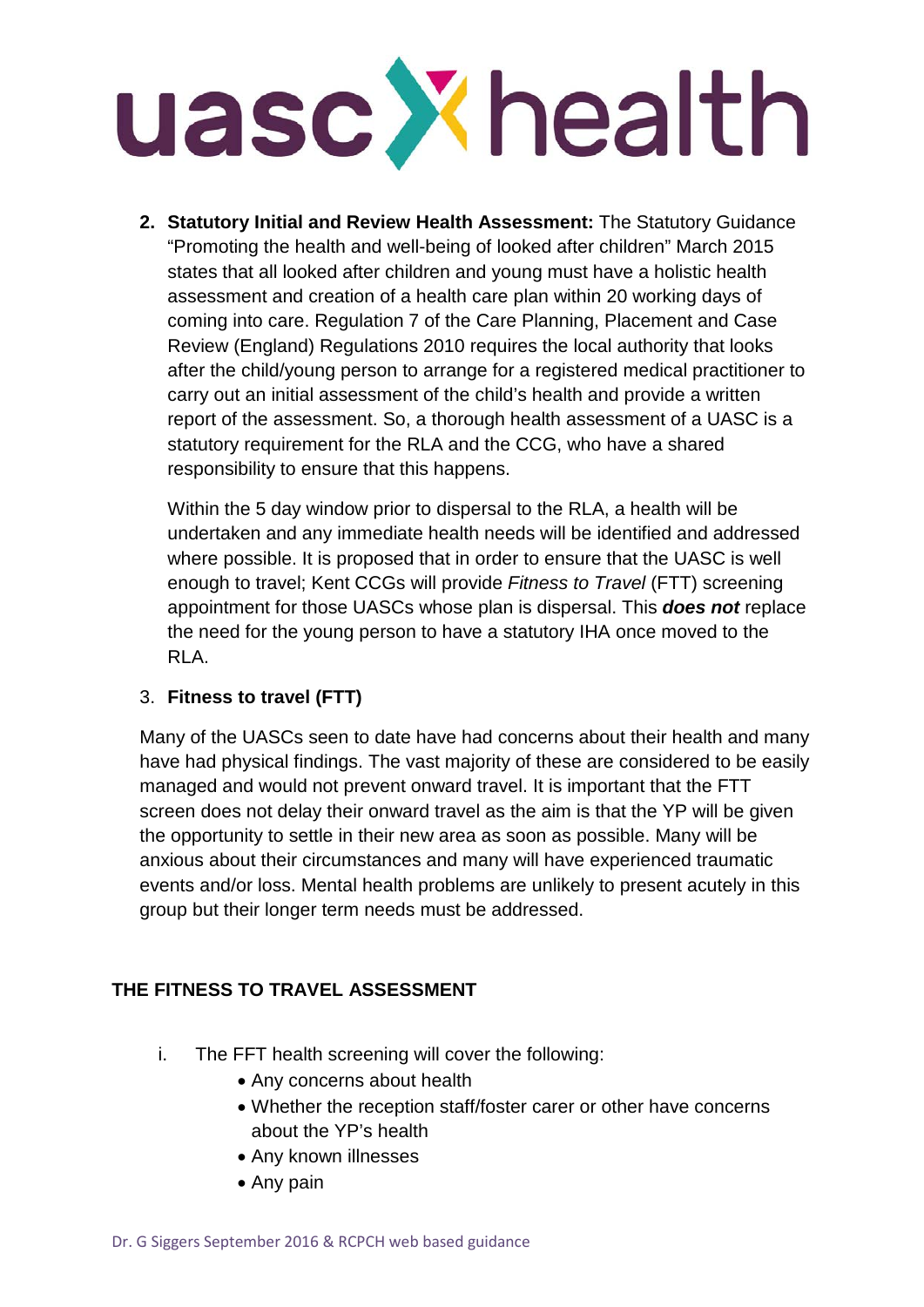

- Any medication
- Height
- Weight
- Blood pressure and heart rate
- Urine dipstick
- Any obvious physical findings
- Any concerns about emotional well-being (using the DT distress thermometer)
- A form will be completed for each UASC which contains the above information and the young person's will be allocated a traffic light health status – red, amber or green.

# **HOW TO COMPLETE THE ASSESSMENT:**

#### **VENUE:**

The FTT assessments will be undertaken in either the medical rooms at Millbank and Appledore or at the Old School Surgery in Cranbrook or at St. Stephen's Primary Care Health Centre, Ashford.

Girls in foster care will have their FTT screening at either The Old School Practice or at South Ashford Medical Practice, whichever is closest. We have recommended that any male UASC who are placed in foster care are transported to a reception centre for their FTT.

# **EQUIPMENT REQUIRED:**

The following equipment will be required:

FTT assessment forms

Access to PC, printer and email

Supply of health passports

Centile chart for height and weight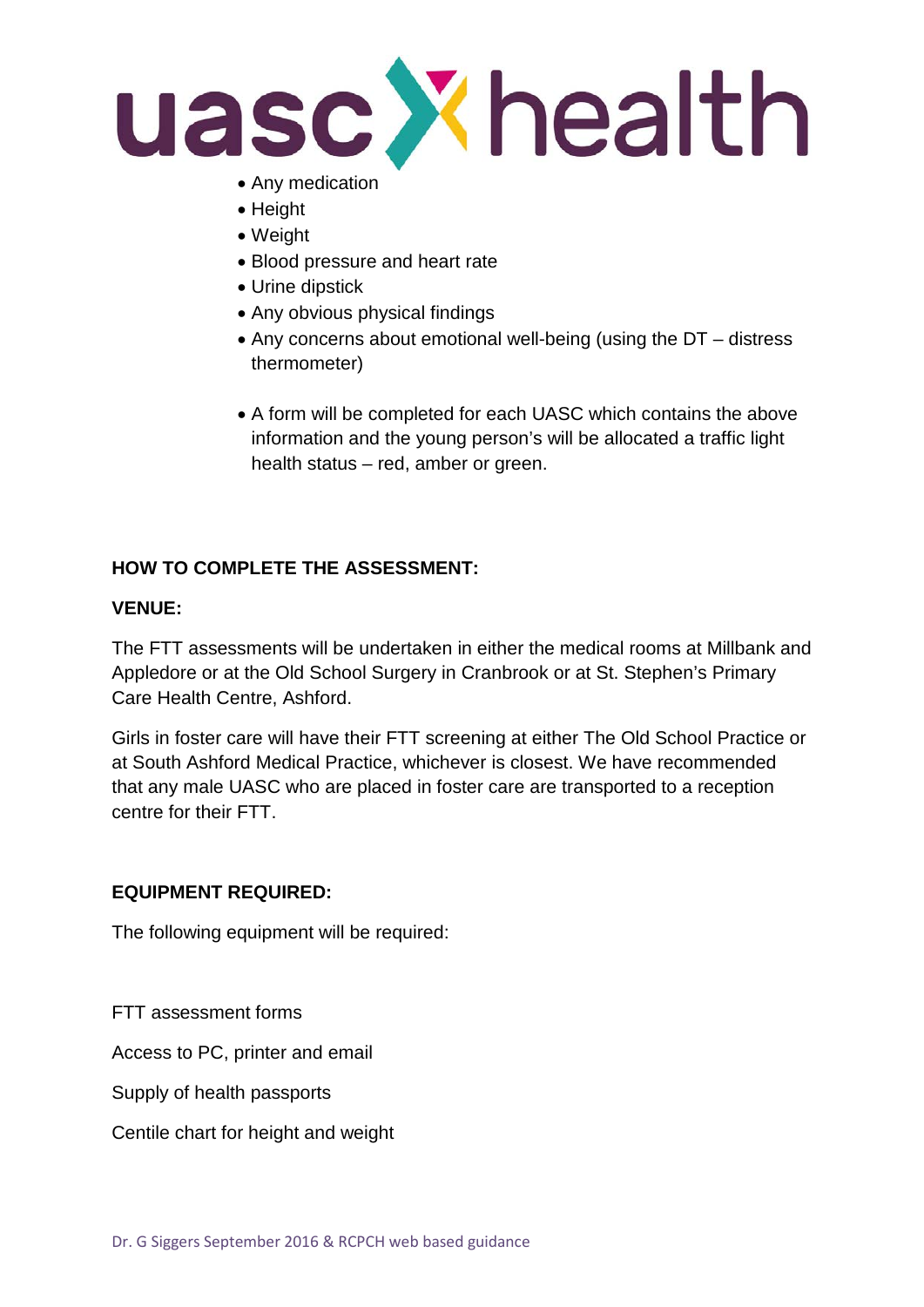Height meter, scales, blood pressure machine, watch or stop watch (for respiratory rate), thermometer and urine analysis sticks. Urine bottle/jug, disposable gloves.

Immunisation consent form and supply of first set of immunisations.

# **FILLING OUT THE FORM**

# **DEMOGRAPHIC DETAILS:**

For each young person that is seen, a completed Part A of the National UASC Transfer Scheme Unique Unaccompanied Child Record will have been provided (Appendix A). This wil provide background information as well as demographics. Please check Name, DOB, date of arrival, Country of Origin with the YP (via interpreter) and complete Page 1 of the FTT screen.

# **CONSENT:**

Please explain to the Young person that the fitness to travel screen is a basic health check up to make sure that they are healthy before they move to their new home. Explain that you will be weighing and measuring them and testing their urine. Ask them to let you know if they need to pass urine. Ask them to sign the Consent box on page 1. Please also explain that in order for the doctors and nurses to endure that they remain as healthy as possible that we want to send a copy of this form to their new Dr and nurse and that we would also want their social worker to have a copy so that they can help to make sure that they have any treatment or tests that are recommended. Please tick the PERMISSION box on page 1 if they agree.

# **MEDICAL HISTORY:**

At the beginning, ask whoever has accompanied the child/young person if they know of any concerns about the young person. You want to know whether the foster care (if applicable) has noticed anything of concern and the reception centre staff. E.g. Excessive sleeping, distress, not eating.

Enquire about any current medications and known allergies. Does the young person have any current health concerns? Any symptoms? Ask about cough, fever, pain, itching etc. Do they have any pre-existing health conditions?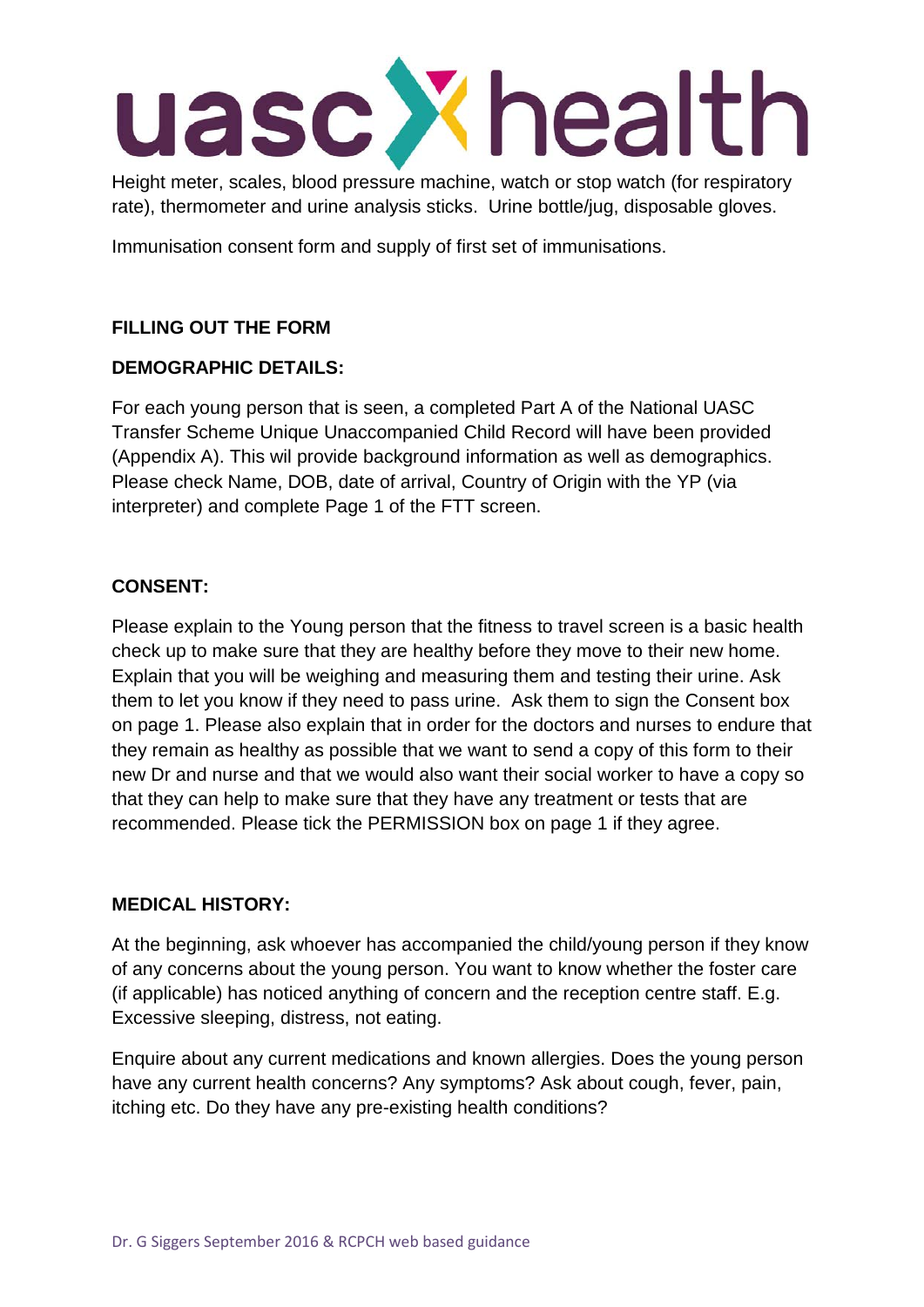

Weigh and measure the young person and document their centiles. Measure heart rate, blood pressure and respiratory rate. Check temperature and urine. Does the YPO look unwell? Pale? Clinically anaemic? Are they jaundiced? Do they appear malnourished? Look at their teeth and document dental status. Do they have any obvious injuries? If you feel that they need to be physically examined or there is any concern about acute illness, this should be discussed with the GP.

#### **EMOTIONAL HEALTH:**

There is a need to ensure that each UASC is screened in respect of the level of distress that they are experiencing. There is evidence that shows that there are triangulated processes that compromise the resilience of these children. Firstly the events that have lead them to be exiled from their country of origin, secondly the journey itself and lastly, the asylum process once they arrive in the UK.

It is important therefore to be able to identify the level of distress being experienced by the UASC which links them into appropriate support services once they have been transferred. Yet it also needs to be recognised that the distress experienced is a natural by product to the experiences had and that they will need support and a time to settle before a clear clinical understanding can be formulated. Please see the UASC trauma protocol for more information.

We have therefore devised a short distress screening tool that links to the competencies and early intervention support required by all UASC. The distress screening tool uses a thermometer from which the child can identify their level of distress. They can also name the things that are escalating their distress and the findings will support the clinician to formulate the supports required by the young person according to the UASC competency framework. This will then help the receiving authority to devise a care plan that meets the emotional health and wellbeing requirements of the UASC.

Please see the distress screening tool and the new ASC competency framework. New paragraph

The reception centre staff have been undertaking emotional health and well-being work with each child using the UASC early intervention framework. Therefore each young person will have had a sleep assessment and formulation, nutritional assessment and formulation and hope aspirations assessment and formulation which will be placed in the health passport.

Please see the new ASC early intervention framework.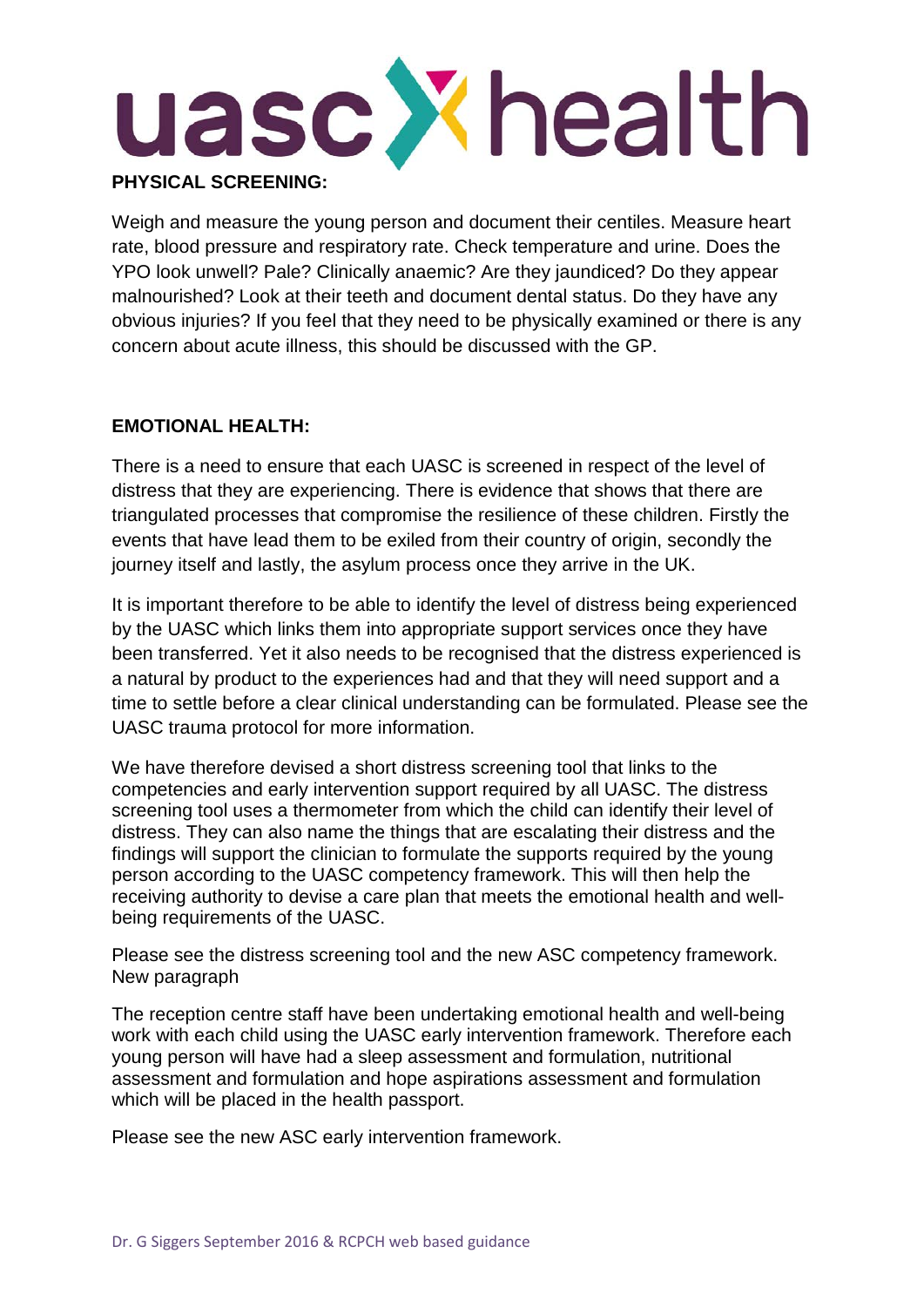

A UASC will be deemed fit to travel from an emotional health and well-being point of view and this they are presenting with a psychotic episode that requires immediate assessment and intervention.

#### **IMMUNISATIONS:**

Please ask about immunisation status. We know for the health needs assessment that most will have incomplete information/will not be fully immunised and therefore the recommendation is that they start the UK catch up immunisation program (Appendix B).

Please explain that you want to give them a vaccination and ask them to sign an immunisation consent form. In order for the UASC to be able to give informed consent to immunisations they will need to have seen a copy of the patient information leaflet and to sign a consent form. A copy of the consent and record form should then be completed (document immunisations given) and given to the young person.

#### **OUTCOMES:**

You will now need to decide on the Young Person's Fitness for onwards travel according to the traffic light system.

# **THE TRAFFIC LIGHT SYSTEM FOR FITNESS TO TRAVEL**

| <b>DISPERSAL SHOULD BE DELAYED</b>                                   |
|----------------------------------------------------------------------|
| CHILD/YOUNG PERSON CAN MOVE BUT THERE ARE<br>"SPECIAL CIRCUMSTANCES" |
| <b>CHILD/YOUNG PERSON CAN MOVE</b>                                   |

#### **DISPERSAL SHOULD BE DELAYED**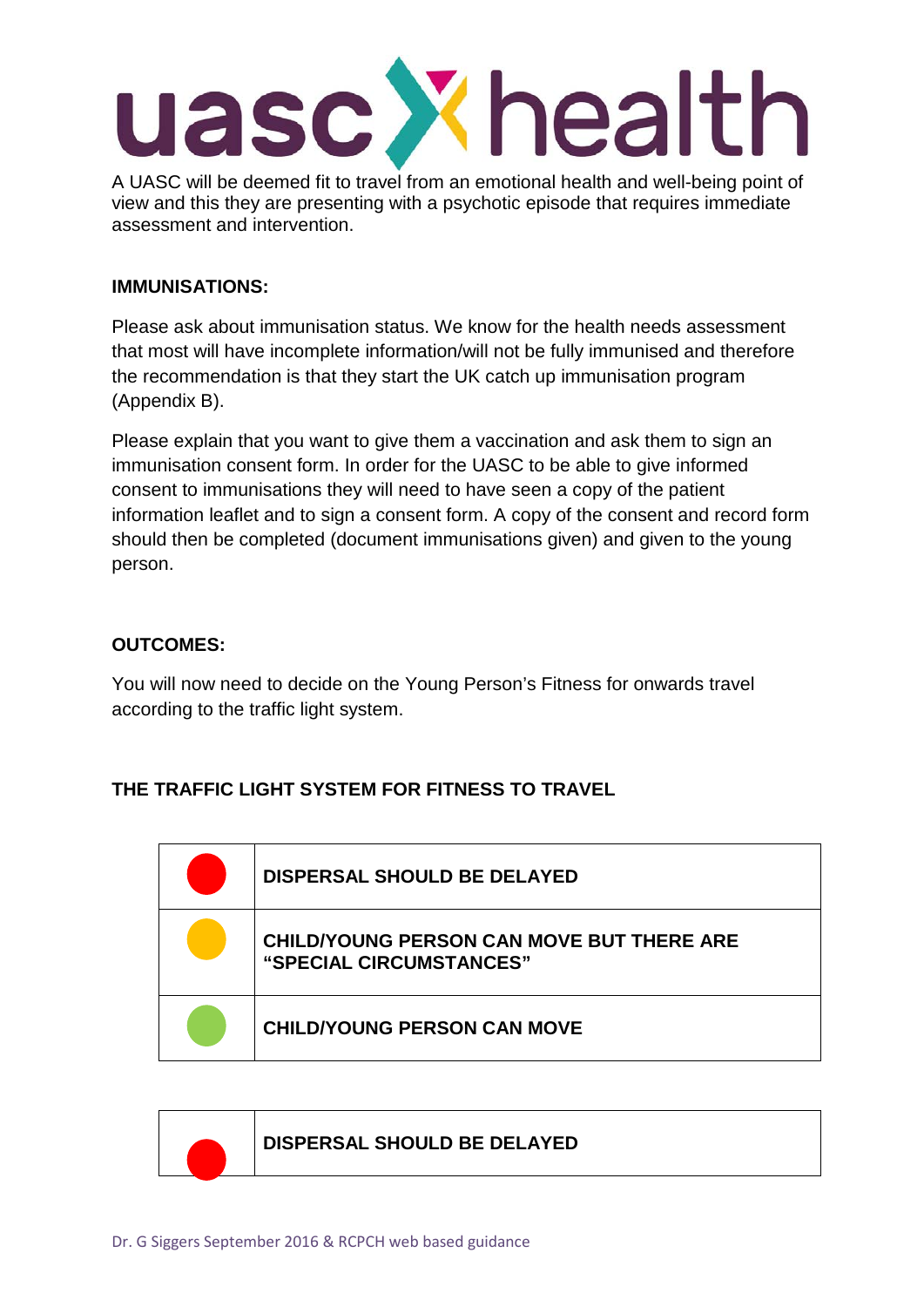|  | uasc X health                                                                                                                                                                                                                                                                                                                                                                      |
|--|------------------------------------------------------------------------------------------------------------------------------------------------------------------------------------------------------------------------------------------------------------------------------------------------------------------------------------------------------------------------------------|
|  | This is because there is an immediate and serious risk to<br>health and the young person either needs emergency<br>treatment or their health status could be made worse by<br>travel.                                                                                                                                                                                              |
|  | <b>Examples:</b><br>Acute physical injury that requires immediate treatment, rest or<br>poses a risk to travel e.g. broken bones, head injury                                                                                                                                                                                                                                      |
|  | Medical conditions that could be life threatening and need to be<br>treated and stabilised prior to travel e.g. acute asthma, unstable<br>diabetes, sickle cell disease, seizures, serious infections such as<br>acute malaria, possible cerebral malaria, acute TB, Suspected<br>septicaemia/sepsis, acute Hepatitis B.                                                           |
|  | Medical signs that could indicate serious illness e.g. pyrexia of<br>unknown origin, tachycardia, severe dehydration, highly elevated<br>blood pressure                                                                                                                                                                                                                            |
|  | Significant mental health concerns - requiring emergency mental<br>health assessments for mental illness including section 12 for<br>section in under MHA                                                                                                                                                                                                                          |
|  | The status red section of the FTT Assessment form should be<br>completed and reasons why clearly stated along with actions<br>required and a clear plan. The Designated Dr and Sarah<br>Hammond ADCS West Kent must be informed by email. If there<br>are any queries about status red, first discuss with your GP<br>colleagues. You can also discuss with the Designated Doctor. |
|  | The timescale for when a child/young person can be reassessed<br>in terms of subsequent fitness to travel must be clearly stated on<br>the form.                                                                                                                                                                                                                                   |
|  | <b>CHILD/YOUNG PERSON CAN MOVE BUT THERE ARE</b><br>"SPECIAL CIRCUMSTANCES"                                                                                                                                                                                                                                                                                                        |
|  | This is because there is a health action or health risk that<br>needs to be considered by UASC central admin or the RLA or<br>a health action or risk that needs to be handed over to the<br>receiving health team.                                                                                                                                                                |
|  | <b>Examples:</b><br>Conditions that will require treatment, are not considered life<br>threatening but do require a health handover:                                                                                                                                                                                                                                               |
|  | Physical injury e.g. burns, cuts, wounds, strains and sprains (need                                                                                                                                                                                                                                                                                                                |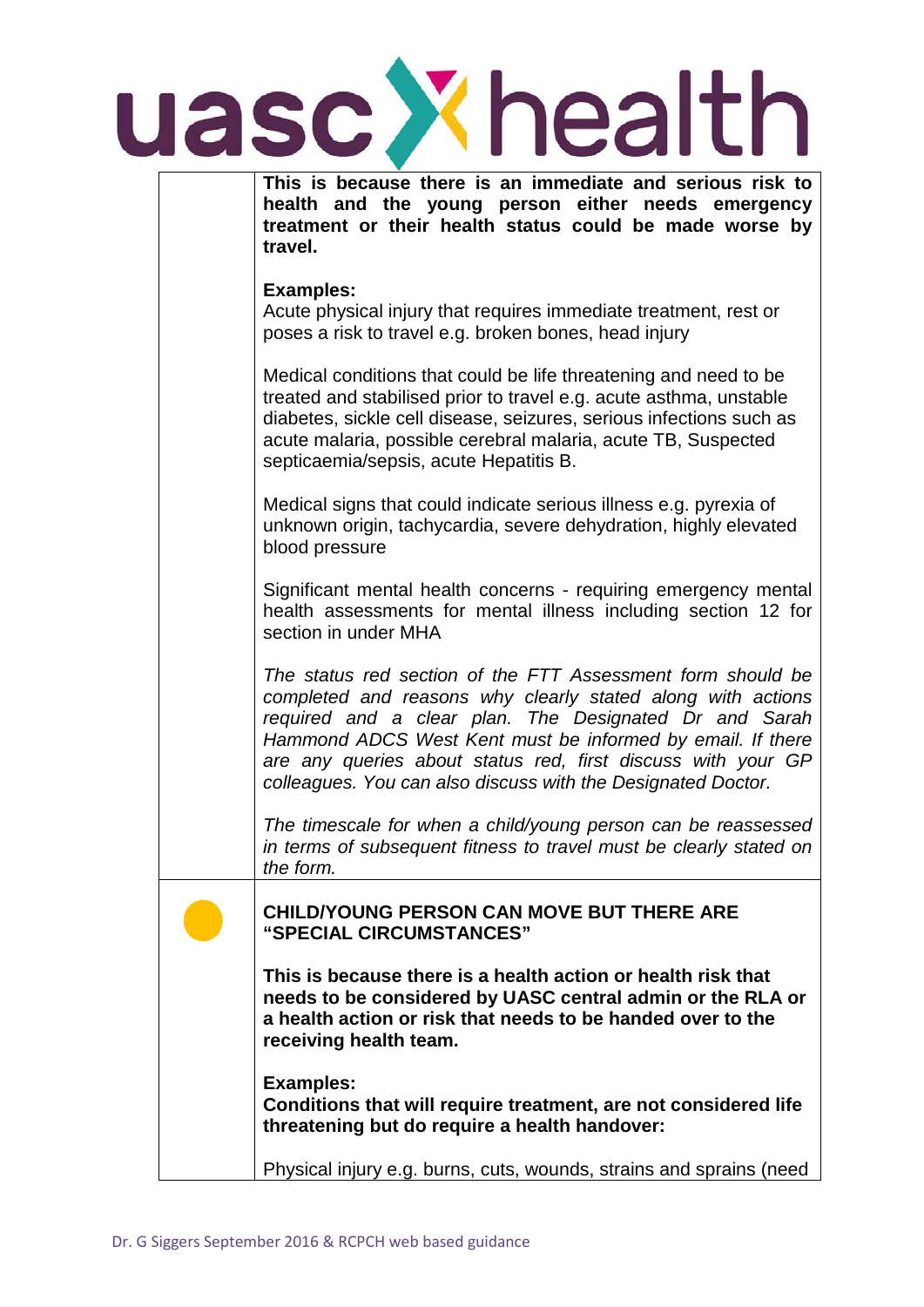

| to be clearly documented prior to travel)                                                                                                                                                                                                                                                                          |
|--------------------------------------------------------------------------------------------------------------------------------------------------------------------------------------------------------------------------------------------------------------------------------------------------------------------|
| Stable chronic medical conditions such as asthma, diabetes,<br>epilepsy                                                                                                                                                                                                                                            |
| Skin infections e.g. scabies, fungal infections etc.                                                                                                                                                                                                                                                               |
| Chest infection or upper respiratory tract infections                                                                                                                                                                                                                                                              |
| Suspected sexually transmitted infections                                                                                                                                                                                                                                                                          |
| Gastro-intestinal e.g. possible parasitic infection, gastro-<br>oesophageal reflux                                                                                                                                                                                                                                 |
| Identified dental decay                                                                                                                                                                                                                                                                                            |
| Identified visual problems                                                                                                                                                                                                                                                                                         |
| Pregnancy                                                                                                                                                                                                                                                                                                          |
| <b>FGM</b>                                                                                                                                                                                                                                                                                                         |
| Young person has a condition that has been partly treated<br>and further treatment is required                                                                                                                                                                                                                     |
| An injury that has been sutured and will require removal of<br>sutures, a fracture that requires review                                                                                                                                                                                                            |
| Investigations that have been initiated but that require follow up<br>and possibly further treatment e.g. Asthmas, diabetes, epilepsy,<br>fever                                                                                                                                                                    |
| Conditions that require access to specialist medical provision<br>*                                                                                                                                                                                                                                                |
| Sickle cell anaemia                                                                                                                                                                                                                                                                                                |
| Other rare and unusual medical conditions that would require<br>access to a tertiary hospital                                                                                                                                                                                                                      |
| *If there is a medical condition that requires access to<br>specialist health provision the Young Person's Social Worker<br>must be informed immediately so that they can inform the<br>Home Office Central Admin team so that this information can<br>be considered when allocating the young person to a region. |
| For children and young people who have an amber status the<br>following action is recommended: The status amber section of the                                                                                                                                                                                     |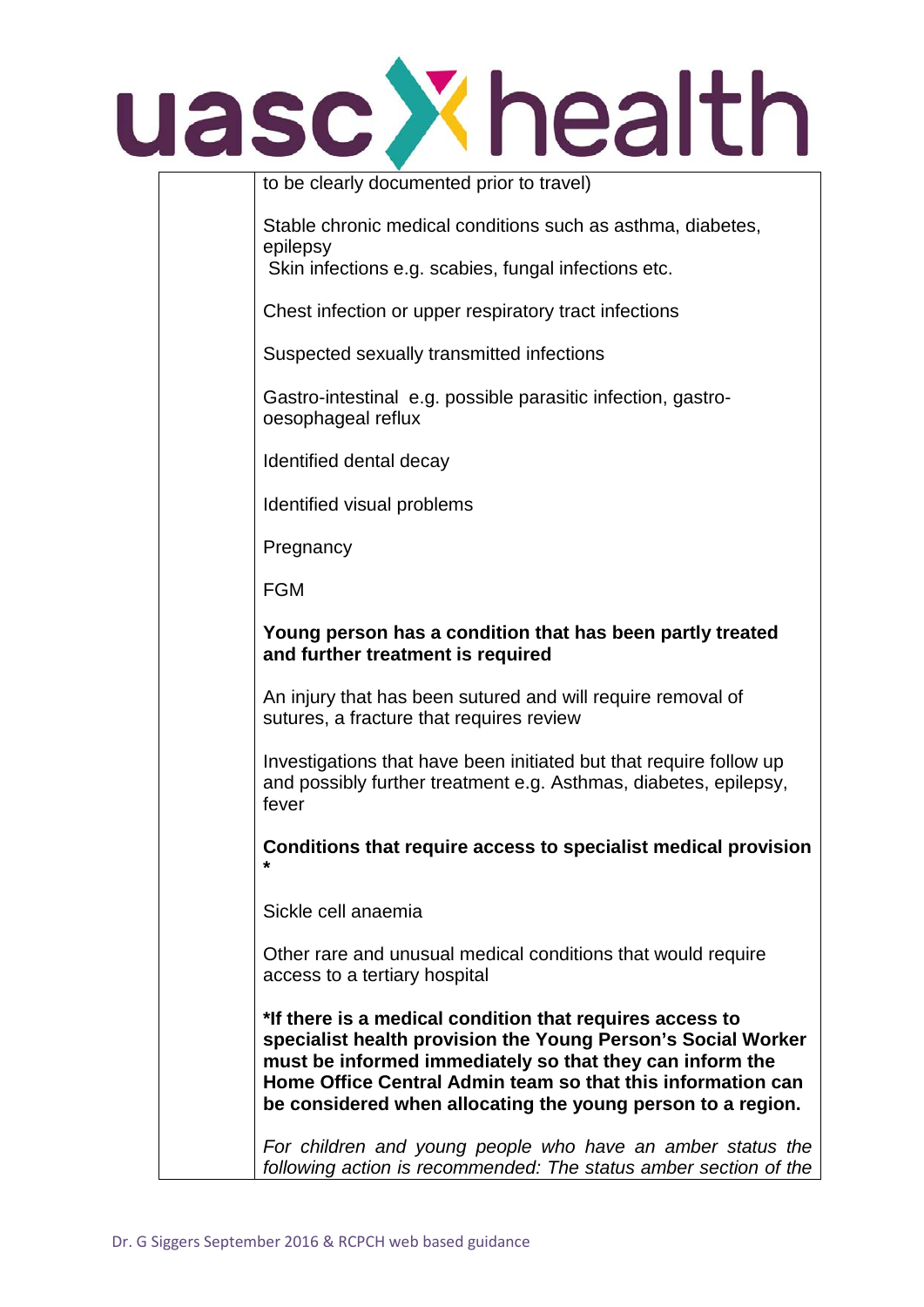

*FTT Assessment form should be completed and reasons why clearly stated along with actions required and a clear plan. If there are any queries about status amber, first discuss with your GP colleagues. You can also discuss with the Designated Doctor. .* **CHILD/YOUNG PERSON CAN MOVE There are no apparent or reported health conditions or concerns and the young person appears fit for onward travel** *For children and young people who have a green status the following action is recommended: The status green section of the FTT Assessment form should be completed with a statement that the child/young person has no known health conditions, is currently physically well and is fit for travel*.

#### **RECOMMENDATIONS:**

A clinical decision will need to be made in terms of actions required prior to ensuring the young person can be considered fit to travel and the duration for which travel should be delayed. Clinical judgment should be used and if in doubt discuss with GP colleagues and Designated Doctor.

Examples are as follows:

- 1. Acute Injury: If a fracture is suspected then the recommendation would be for the YP to be taken to A&E for assessment, X-ray etc. It is likely that the Orthopaedic team would want to see the person within the first week in fracture clinic. A recommendation could be made that the young person is seen in fracture clinic and status red decision delayed until the outcome of the fracture clinic is known. It may be that the YP does not require further follow up for say 6 weeks, in which case their status would become amber as they can now travel but there will be a handover requirement to ensure that the young person has fracture clinic follow up in their new region.
- 2. Acute illness: If the young person has presented with signs indicative of an acute illness e.g. asthma or epilepsy, their travel may need to be delayed until they are considered stable. They may require hospital assessment in which case, advice can be taken from hospital colleagues re when they would be considered fit to travel or they may need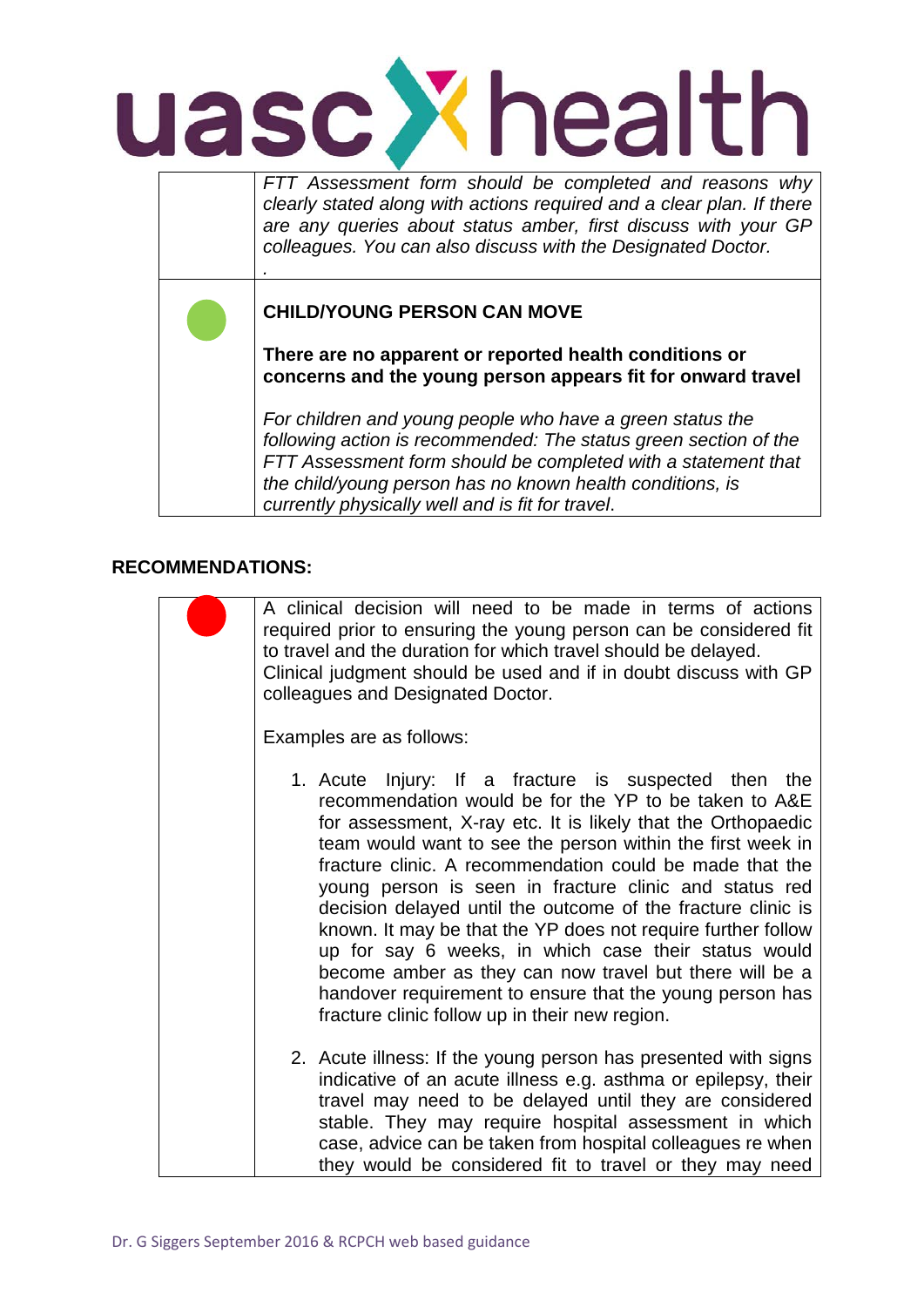

| immediate outpatient treatment and regular reviews. For<br>example a young person may present with an acute<br>exacerbation of asthma having not had any asthma<br>treatment during their journey. They may need to be<br>stabilised by commencing regular inhalers and to be<br>reviewed prior to onward travel. When they then travel they<br>will be considered as having status amber as they will need<br>a clear emergency management plan and ongoing health<br>plan to be handed over. |
|------------------------------------------------------------------------------------------------------------------------------------------------------------------------------------------------------------------------------------------------------------------------------------------------------------------------------------------------------------------------------------------------------------------------------------------------------------------------------------------------|
| 3. Possible infectious illness: If the young person presents<br>with fever they may have an infectious disease. They are<br>likely to require investigations and treatment, possibly as an<br>inpatient depending on symptoms. Again, there would need<br>to be discussion with the hospital team, if involved about<br>timing of onward travel. When considered fit to travel,<br>status would move to amber.                                                                                 |
| If a young person's travel is going to be delayed by more<br>than 3 weeks then arrangements should be made for the<br>young person to have a Statutory Initial Health Assessment<br>arranged.                                                                                                                                                                                                                                                                                                  |
| <b>CHILD/YOUNG PERSON CAN MOVE BUT THERE ARE</b>                                                                                                                                                                                                                                                                                                                                                                                                                                               |
| "SPECIAL CIRCUMSTANCES"                                                                                                                                                                                                                                                                                                                                                                                                                                                                        |
| In this situation a recommendation has to be made regarding the<br>level of medical handover required e.g. directly with the LAC<br>medical team that will be seeing the young person for their Initial<br>Health Assessment, the new GP (once known) or indirectly only<br>via the Designated LAC Professionals in the new area.                                                                                                                                                              |
| If there is a treatment or intervention required shortly after the<br>young person is due to move e.g. sutures to be removed, dressing<br>to be changed, review of asthma or diabetes medication, blood<br>test to be arranged then there should be direct medical handover.                                                                                                                                                                                                                   |
| If there is medical information to be passed on e.g. details of a<br>treatment given or a recommendation made then this could be<br>passed on via Designated professional.                                                                                                                                                                                                                                                                                                                     |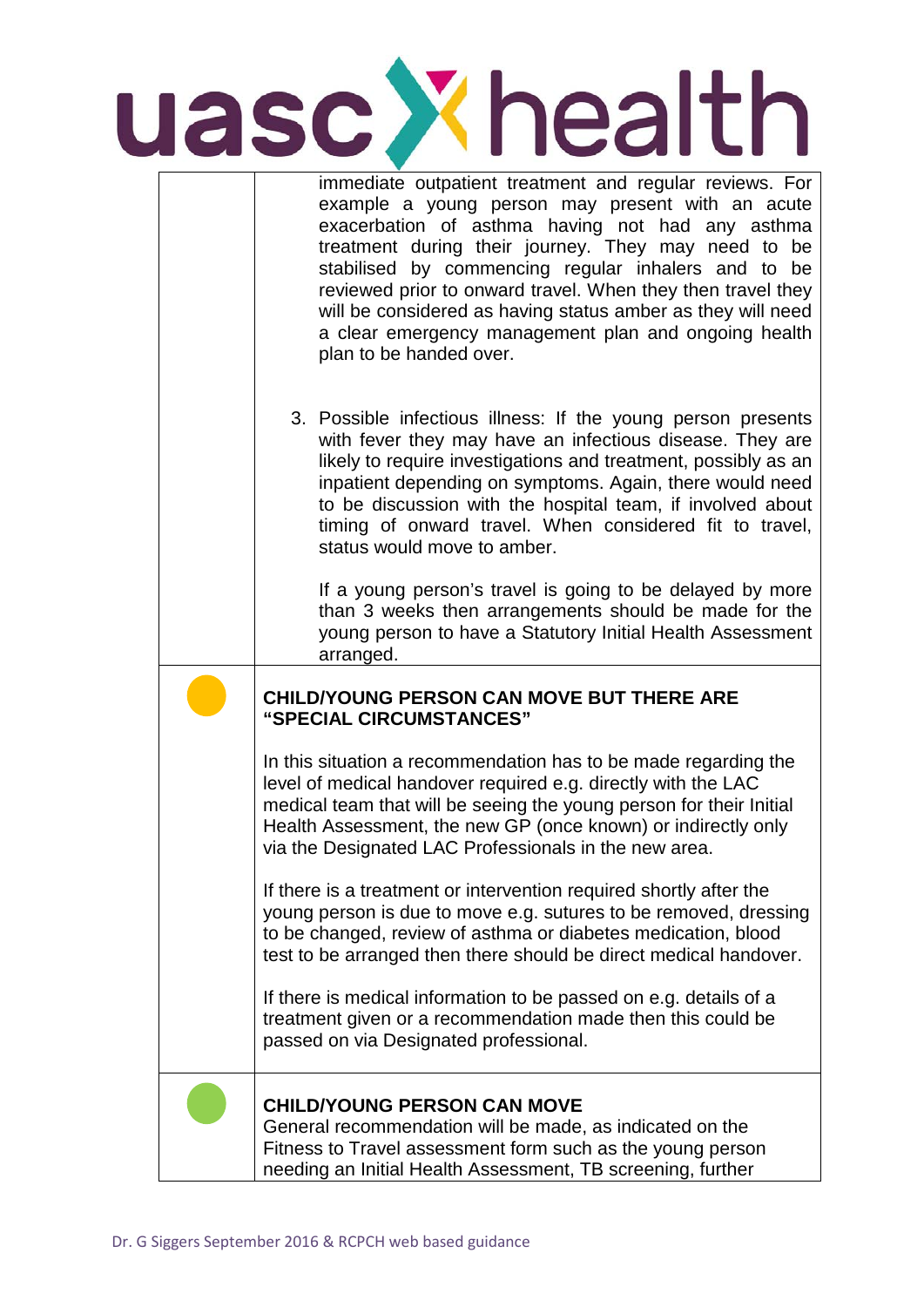

### **ADMIN PROCESSES:**

After the FTT screening the FTT assessment form will need to be typed up and a copy given to the YP's current GP (this can be emailed so it is stored electronically), a copy placed in the YPs Health Passport (see below) and a copy emailed to the CCGLAC admin (TCCG.CCGLACEnquiries@nhs.net) which will then be sent on to the designated professionals for LAC in the new area.

If there is medical information to be handed over please clearly document this in the status amber section and indicate if you think this information needs to be handed over clinician to clinician. If this is the case, once the SW has been informed of where the YP is moving to. CCG LAC Admin will send you details of the new local health team so that you can contact them directly. IN some case it will be appropriate for the handover of medical information to be sent on behalf of the clinicians by CCG LAC Admin but this will have to be indicated on the form.

For young people considered to be status green the following will apply:

# **Sharing of health information**

Local authorities, CCGs and providers of services have to ensure that there are effective arrangements in place to share information about the UASCs health. These arrangements have to balance the need to know with the sensitive and confidential nature of some of the information. It is important that the FTT information is shared with the child but it is also made available to the new GP and to the clinician who undertakes the IHA.

**With the child or young person:** Kent Designated professionals are developing a 'health passport' for the UASC to take with them to the RLA. At present it is proposed that this will contain the following information: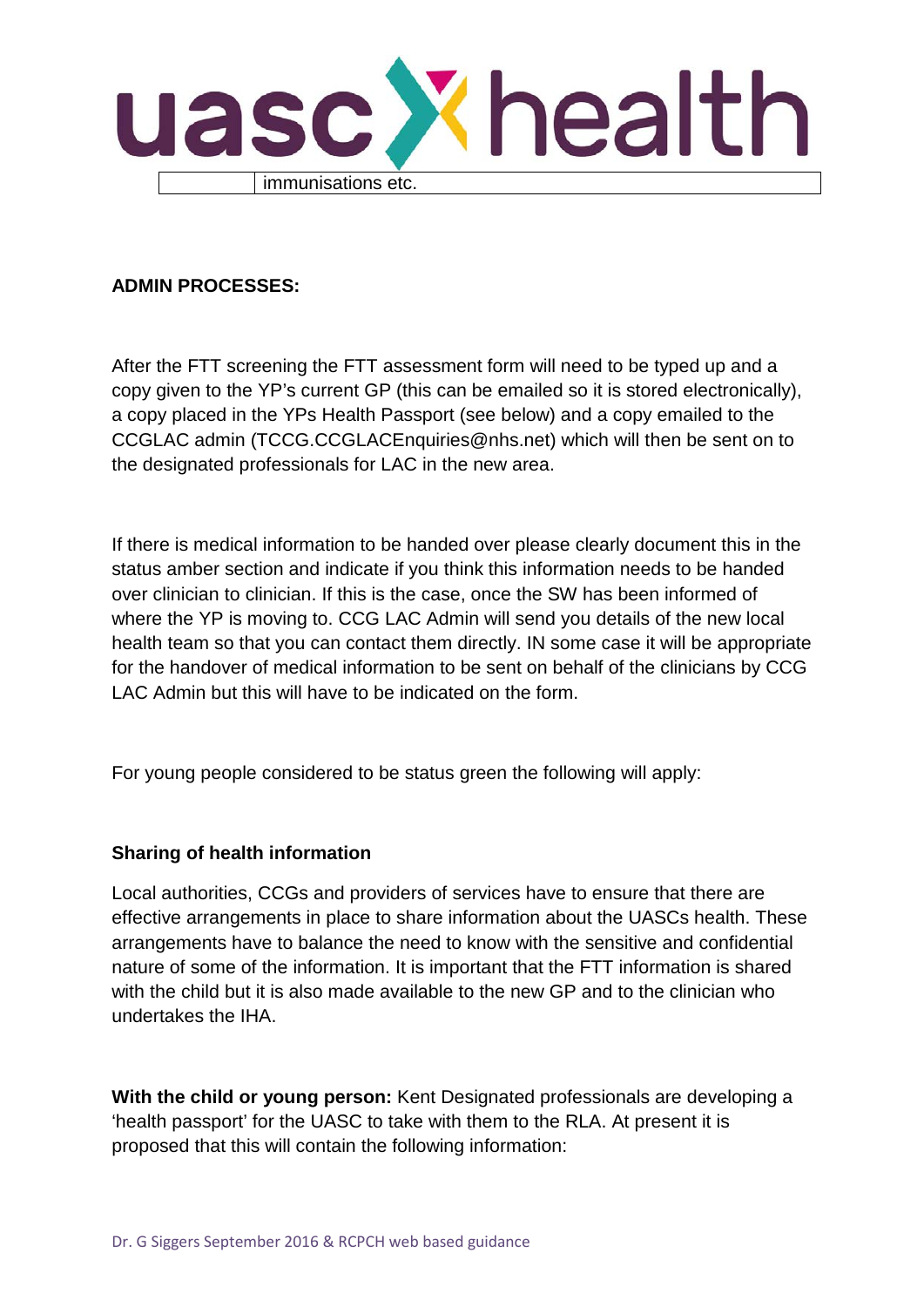

- A copy of part A of the National UASC Transfer Scheme Unique Unaccompanied Child Record
- A copy of the completed Fitness to Travel Assessment form
- And the following leaflets:

| NHS info leaflet for         |
|------------------------------|
| refugees                     |
| IHA info leaflet             |
| <b>Blood Borne Infection</b> |
| leaflet                      |
| TR                           |
| Sleep                        |
| Nutrition                    |
| Customs, views and values    |
| Sexual health/STIs,          |
| keeping safe etc.            |

**With social care staff:** Provided that the Young Person has given consent, a copy of the FTT health screening to a nominated representative in KCC (as Corporate Parent) to then distribute to the RLA UASC social worker.

**With health colleagues:** A copy of the FTT medical will be emailed to the Designated Nurse for the receiving CCG with a cover letter. Further consideration will be made with regard to how this will then be passed to the GP.

# **USEFUL INFORMATION**

#### **USEFUL DEFINITIONS:**

**Asylum seeker:** applies to be given refugee status under terms of 1951 UNHCR (United Nations Refugee Agency) Convention or someone who says he or she is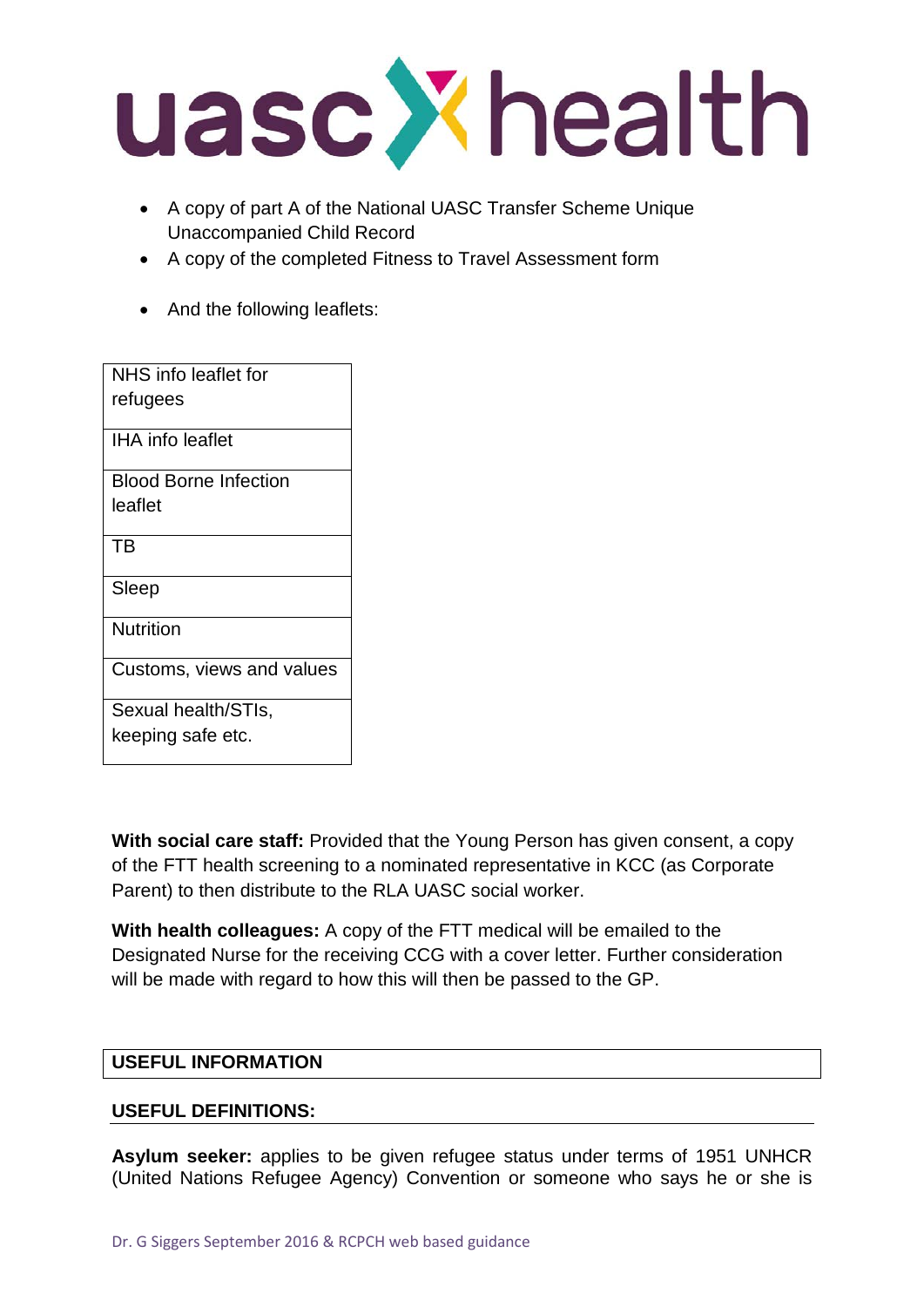refugee and has lodged an application for protection on the basis of the Refugee Convention or Article 3 of the European Convention of Human Rights, but their application has not yet been definitively evaluated [\(UNHCR\)](http://www.unhcr.org/pages/49c3646c137.html).

**Unaccompanied minor:** separated from both parents and no person can be found who by law or custom has primary responsibility (1951 UNHCR Convention)

**Refugee:** leaves or does not return to country of their nationality because of wellfounded fear of being persecuted for reasons of race, religion, nationality, membership of particular social group, or particular opinion (1951 UNHCR Convention). This term is widely used to describe displaced people all over the world but legally in the UK a person is a refugee only when the Home Office has accepted their asylum claim

**UASC:** (Unaccompanied Asylum Seeking Children) A person who, at the time of making their asylum application is under 18 years of age or who, in the absence of documentary evidence, appears to be under that age and who is applying for asylum in his/her own tight and is without a family member (s) or guardian (s) to turn to in this country. The definition for immigration purposes of an unaccompanied asylum seeking child is given by the Home Office as 'a person under 18 years of age or who, in the absence of documentary evidence establishing age, appears to be under that age' who 'is applying for asylum in their own right; and is separated from both parents and not being cared for by an adult who by law or custom has responsibility to do so'. Children in this situation are also known as separated children or unaccompanied minors (UAM) [\(Kamena Dorling and the Migrant Children's Project](http://www.childrenslegalcentre.com/userfiles/file/HappyBirthday_Final.pdf)  [team, May 2013](http://www.childrenslegalcentre.com/userfiles/file/HappyBirthday_Final.pdf)

**What is "seeking asylum"?** Asking for protection and permission to stay in the UK

#### **Some UASCs will later become refugees if their claims for asylum are successful**

**An age-disputed child or young person:** An age-disputed child or young personis child or young person whose age has been disputed and has not had their claimed date of birth accepted by the Home Office and/or by the local authority that he or she has approached to provide support or protection. This term is usually used to refer to people who claim to be children, but who are treated as adults by the Home Office and/or the local authority (Kamena Dorling and the Migrant Children's Project team, [May 2013\)](http://www.childrenslegalcentre.com/userfiles/file/HappyBirthday_Final.pdf)

**A separated child:** A separated child- is a child who has been separated from both parents, or from their previous legal or customary primary caregiver, but not necessarily from other relatives. These may, therefore, include children accompanied by other adult family members. The Home Office definition of unaccompanied children does not include children who arrived in the United Kingdom in the care of a parent or other adult (for example, a relative or family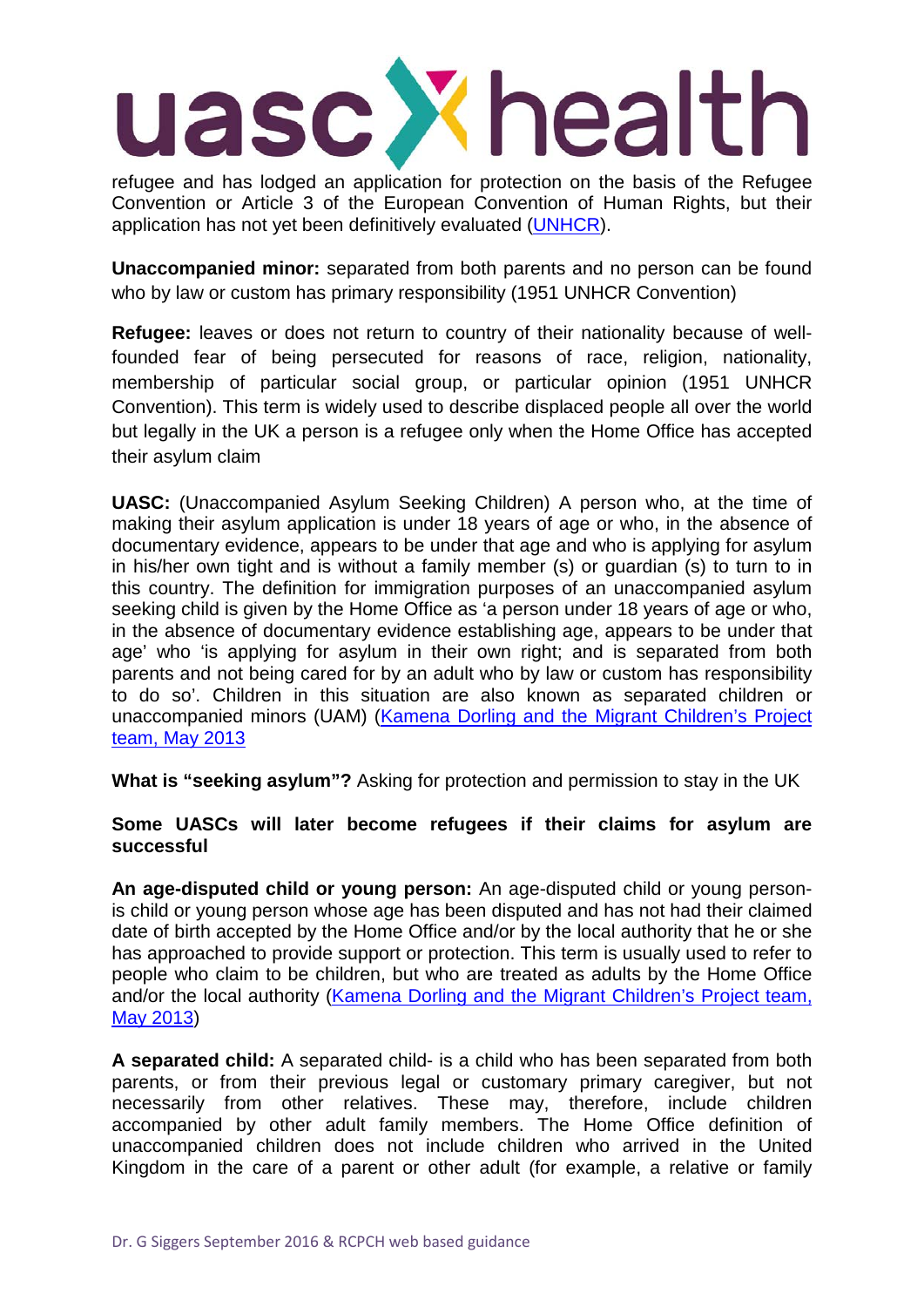

friend) who by law or custom has responsibility for the child, even if the child is no longer living with such an adult due to the subsequent breakdown of such an arrangement [\(Kamena Dorling and the Migrant Children's Project team, May 2013\)](http://www.childrenslegalcentre.com/userfiles/file/HappyBirthday_Final.pdf).

**Trafficking:** The recruitment, transportation, transfer, harbouring or receipt of a child for the purpose of exploitation shall be considered "trafficking in human beings" – Council of Europe Convention on Action Against Trafficking in Human Beings, ratified by the UK Government in 2008.

#### **LEGAL ASPECTS**

#### **Current UK Asylum Process**

A refugee wishing to stay in the UK must apply for asylum. To be eligible they must have left their country and be unable to go back because of fear of persecution. Refugees should apply for asylum when they arrive in the UK or as soon as they think it would be unsafe to return to their own country. After applying, refugees will have a meeting with an immigration officer (known as a 'screening') and then an asylum interview with a caseworker.

Decisions about application are usually made within 6 months. Further information can be found on the [Home Office website.](https://www.gov.uk/claim-asylum/overview)

#### **Unaccompanied Asylum Seeking Children and Young People**

Following an initial [age assessment](http://www.rcpch.ac.uk/improving-child-health/child-protection/refugee-and-unaccompanied-asylum-seeking-children-and-youn-3) by the Home Office and social services, a young person judged to be under 18 years of age, without an adult to care for them, is entitled to the same rights as other looked-after children and young people, including accommodation, some finance, education, statutory health assessments, support and reviews.

This group of young people will most likely be given discretionary leave to remain until 17 ½ years old leaving detailed processing of an asylum application for when they are older. They are entitled to legal aid. Therefore as much information as possible should be gathered using an appropriate interpreter at an early stage as this will be relevant to their application.

# **After full consideration by UK Visas and Immigration there is one of three outcomes:**

#### • **Full Refugee Status**

The Young Person meets the definition of a refugee under the 1951 United Nations Convention Relating to Refugees. Granted Indefinite Leave to Remain after being in UK for 5 years. Not sent back.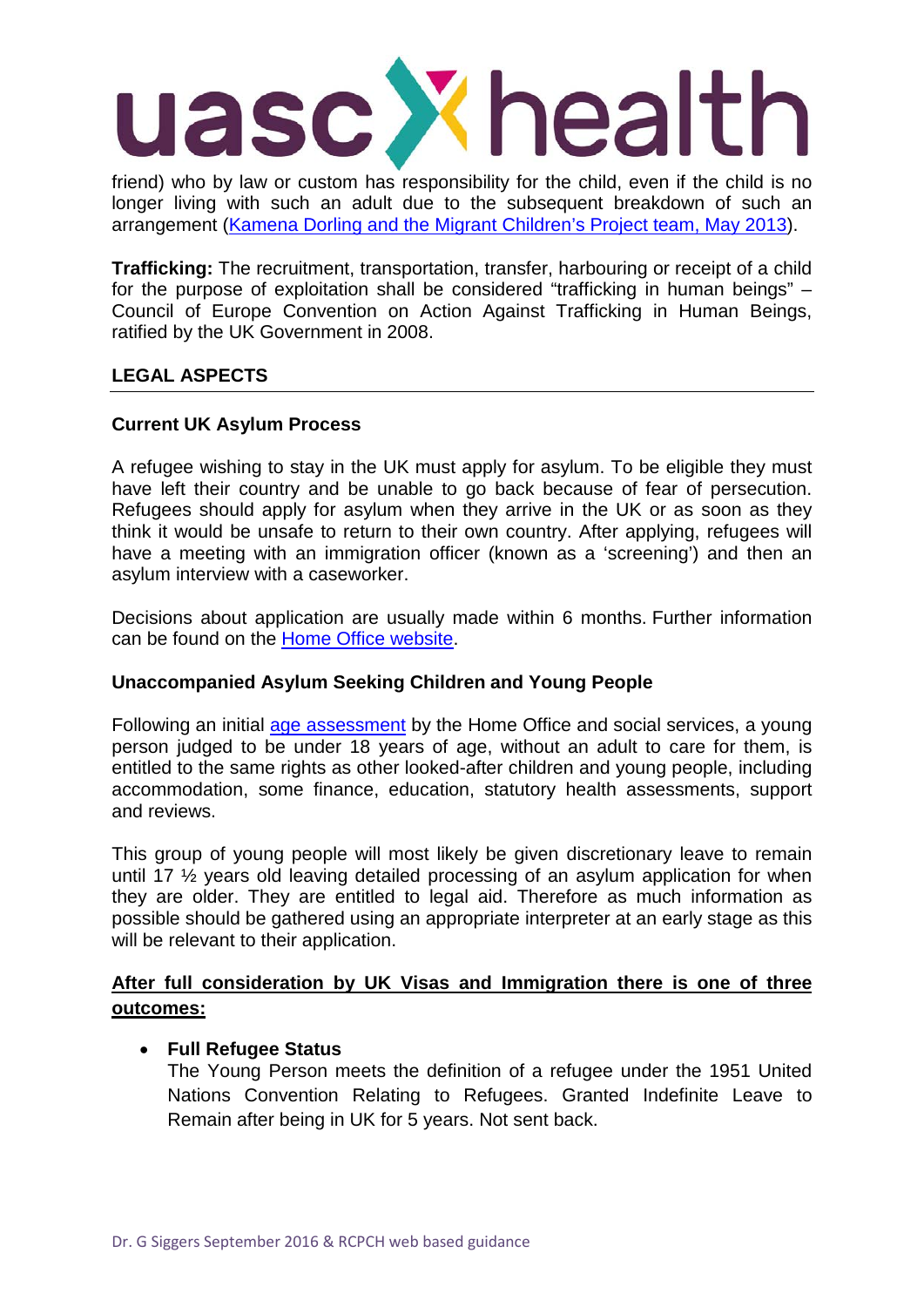

• **Humanitarian Protection or Discretionary Leave -** this replaced Exceptional Leave to Remain (ELR) in 2003. This is time limited and actively reviewed.

Humanitarian Protection: removal places serious risk to life or person

Discretionary Leave: the UASC is allowed to stay until aged 18

• **Refusal:** May appeal, if unsuccessful are removed from UK. If UASC, not until 18. It is imperative that that UASC has legal advice during the process.

#### **AGE ASSESSMENT**

Most refugee children and young people will not have a passport, although some may have been given a passport to help them to leave a situation where they are at risk. Sometimes the child's stated age may be disputed; with serious implications for the outcome of their asylum claim and for their ability to access health services, education and welfare support [\(Crawley, 2007\)](http://www.ilpa.org.uk/pages/publications.html). Adults indicating that they are children present a risk to younger cohorts if placed into accommodation together. However the converse is true and vulnerable young people should not be placed with adults.

The Home Office and the Association of Directors of Children's Services have produced [joint working guidance](https://www.gov.uk/government/uploads/system/uploads/attachment_data/file/432724/Age_Assessment_Joint_Working_Guidance__April_2015__Final_agreed_v2_EXT.pdf) about how UK Visas and Immigration decide applications.

The Association of Directors of Children's Services have also produced age assessment [guidance](http://adcs.org.uk/safeguarding/article/age-assessment-information-sharing-for-unaccompanied-asylum-seeking-childre) for assisting English social workers in conducting age assessments of unaccompanied children seeking asylum. This states that the process for age determination by the local authority should take place in the presence of an appropriate adult, by two qualified and one senior social worker, taking into account a number of social and other factors. If in doubt the local authority should give the young person the benefit of the doubt as to their age.

Age assessment guidance has also been developed in [Scotland](http://www.scottishrefugeecouncil.org.uk/news_and_events/latest_news/1725_scottish_refugee_council_launches_guidance_to_help_social_workers_assess_age_of_young_people_seeking_asylum) and [Wales.](http://www.wsmp.org.uk/documents/wsmp/News%20and%20Events/150330%20Age%20Assessment%20Toolkit%20Final%20July.pdf)

In these situations, remember that there is no single reliable method for making precise age estimates and the most appropriate approach is to use a holistic evaluation, incorporating narrative accounts, physical assessment of teeth, puberty and growth, and cognitive behavioural and emotional assessment [\(RCPCH,](http://www.rcpch.ac.uk/child-protection-companion)  [2013\).T](http://www.rcpch.ac.uk/child-protection-companion)he use of radiological assessment is extremely imprecise and can only give an estimate of within two years in either direction and the use of ionising radiation for this purpose is inappropriate [\(RCPCH, 2007\)](http://www.rcpch.ac.uk/sites/default/files/asset_library/Policy%20and%20Standards/X%20rays%20and%20asylum%20seeking%20children%20policy%20statement.pdf). The British Society for Paediatric Endocrinology and Diabetes are clear that it is not possible to accurately assess a child's age based on physical examination or bone age assessment [\(Dr Tabitha](http://www.bsped.org.uk/clinical/docs/BSPEDStatementOnPaediatricAgeAssessment.pdf)  [Randell\)](http://www.bsped.org.uk/clinical/docs/BSPEDStatementOnPaediatricAgeAssessment.pdf).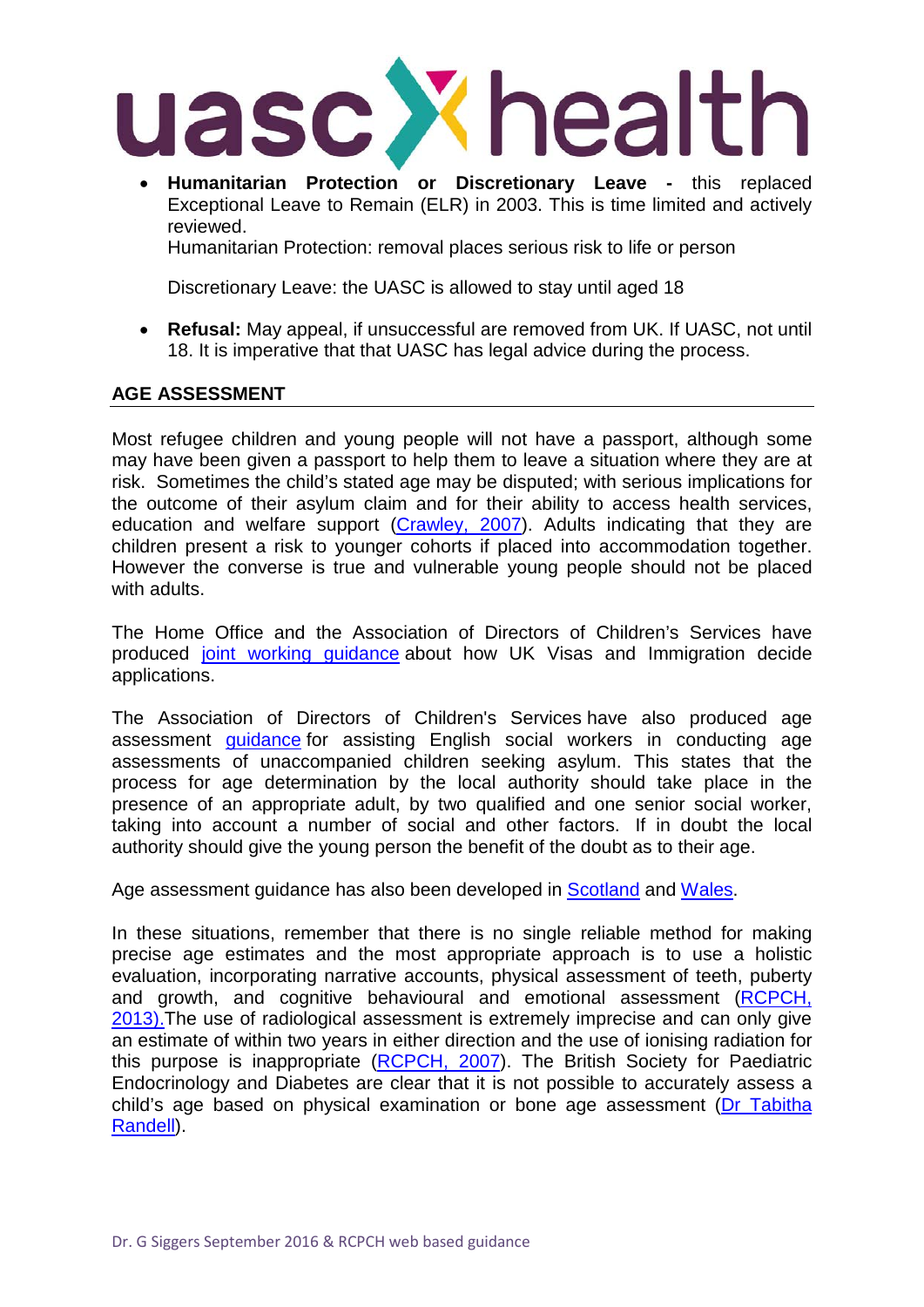A paediatrician has to be honest with the social worker when contacted regarding age assessment, explaining that dental x-rays, bone age and genital examination will not add any further information to the assessment process based on the current evidence available.

Some age assessments carried out by the Home Office have been subject to dispute with some young people subsequently assessed to be minors (Crawley 2007). Further information about age disputes is available from the [Coram](http://www.childrenslegalcentre.com/userfiles/file/HappyBirthday_Final.pdf)  [Children's Legal Centre, 2013.](http://www.childrenslegalcentre.com/userfiles/file/HappyBirthday_Final.pdf)

- >50% of births in the developing world are not registered therefore a UASC's age cannot be validated with written proof.
- Age Assessments should be carried out only if:
	- o there is no proof of age
	- o Physical appearance/demeanour suggest that they may be younger or older than claimed
	- o The Home office has disputed their age
- Carried out by two social workers
- Not a health responsibility but we should comment if appropriate
- 5 year margin of error (15-18)
- If in doubt, assume is a child
- Must follow Merton quidelines

[http://mertoncs.proceduresonline.com/pdfs/app\\_1\\_age\\_assess.pdf](http://mertoncs.proceduresonline.com/pdfs/app_1_age_assess.pdf)

#### **EXPERIENCES:**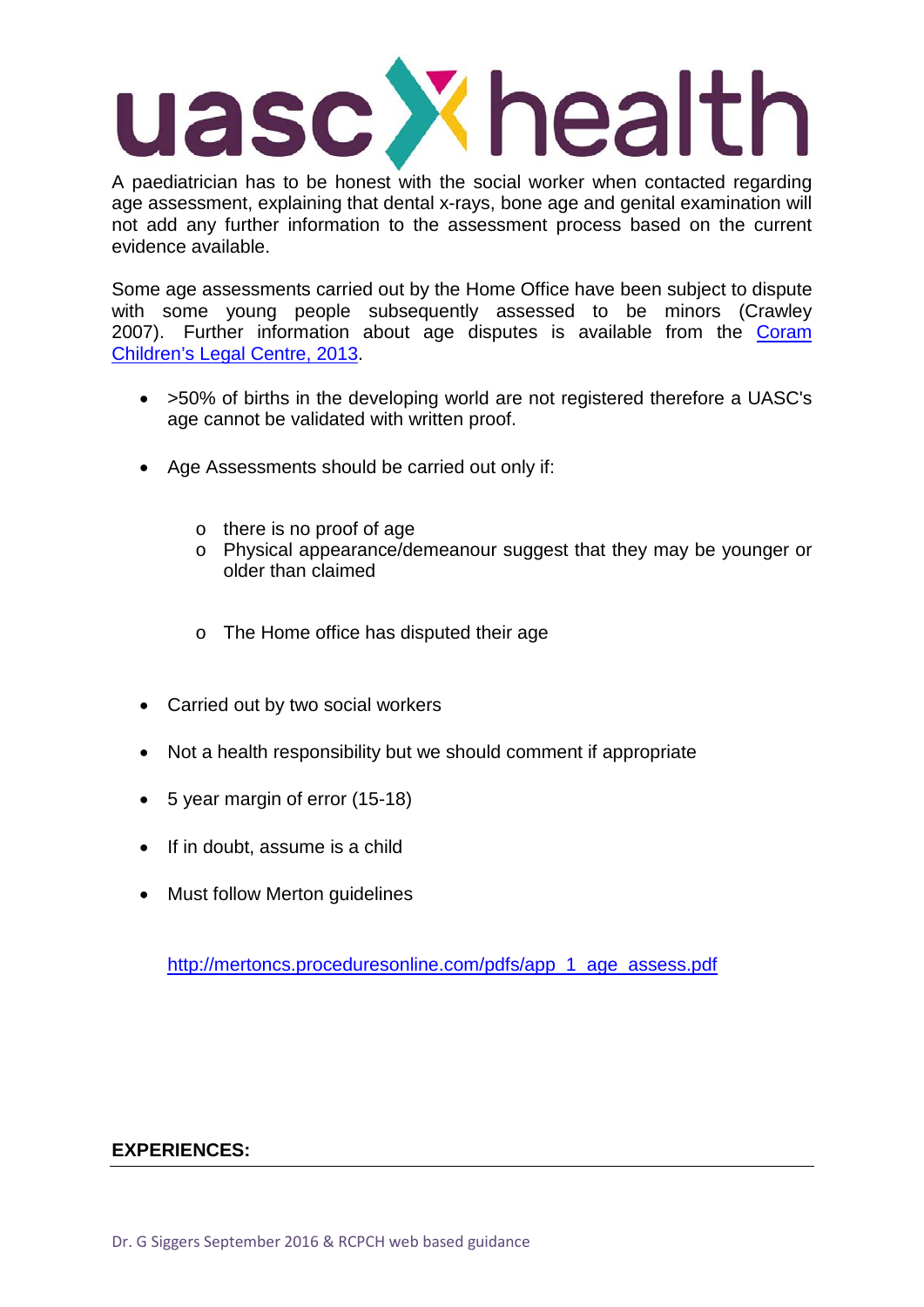

- Why unaccompanied?
	- Danger of being murdered or imprisoned
	- Parents/guardians have "disappeared"
	- Danger of being forced to join army/other fighting unit
	- Prevented from practicing their religion
	- Forced to practice religion
	- Intimidated or tortured
	- Banned from political activity
	- Forced to take part in political activity
	- Member of persecuted social, religious, ethnic or political group

#### Experiences of UASC:

- War and terrorism
- Civil unrest
- Ethnic persecution
- Political persecution
- Religious persecution
- The journey to the UK
- The asylum-seeking process
- Media reporting

#### Possible effects of traumatic experiences

- Brutalised
- Start hating
- Want revenge
- Feel abandoned
- Stop trusting adults
- Wary about making new bonds
- Psychological symptoms

#### Key Risk Factors

- Loss of parent or primary caregiver
- Experiences of neglect and poor parenting before exile
- Exposure to violence
- Isolation
- Difficulties in the mourning process
- Difficulties in managing change and other difficult events
- Difficult experiences after arriving in the UK
- Identification with oppressive or aggressive political, religious and ethnic groups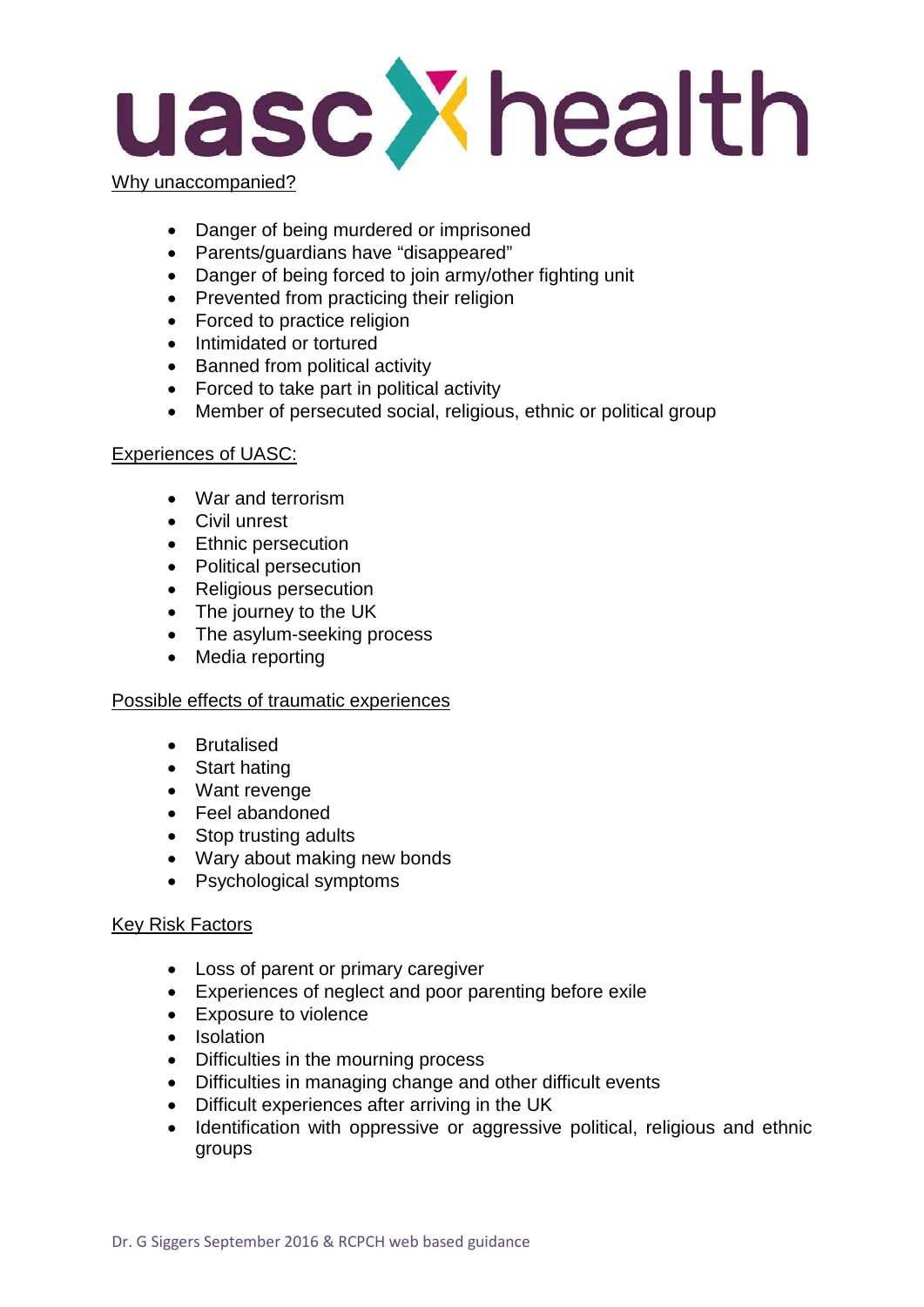

- Having an appropriate adult to provide care
- Having access to community and social networks and
- appropriate services
- Being able to encourage a natural healing process
- Being able to integrate into a normal life
- Finding meaning in what has happened and being able to process events
- Finding culturally sensitive ways to express loss and move on

#### **HEALTH NEEDS OVERVIEW**

While many people seeking asylum arrive in the United Kingdom in relatively good health, it is also recognised that others will have physical and mental health needs at greater prevalence than the general population. Reasons for this include, the experience of imprisonment, torture or physical and sexual violation and the physical and psychological consequences of this; time spent in refugee camps which may be overcrowded and lack access to adequate food and sanitation, the journey to the host country, which is often long and arduous and limited or no access to basic healthcare prior to migration, particularly in people from countries which have or are experiencing prolonged periods of conflict, and the associated instability and destruction of local health infrastructure. Young people may have experienced particular health issues in relation to their age and reason for leaving their home country. For example some young people may be been forced into or escaped from becoming child soldiers, or have been exposed to sexual exploitation, rape or trafficking.

The key areas of physical health which should be considered are:

- Communicable Diseases
- Nutrition and metabolic concerns
- Women's health, including family planning and maternity care
- Oral health
- Sexual health

#### Access to Healthcare

Refugee and unaccompanied asylum seeking children and young people have rights to primary and secondary healthcare. The Refugee Council provide a [fact sheet](http://www.refugeecouncil.org.uk/hscvproject/access) in a variety of languages which contains information on healthcare eligibility and access for people seeking asylum in the UK. The Refugee Council have also developed an [information pack for refugees](http://www.refugeecouncil.org.uk/assets/0003/6009/Information_pack_for_refugees_Oct_2015.pdf) which provides information about accessing health services.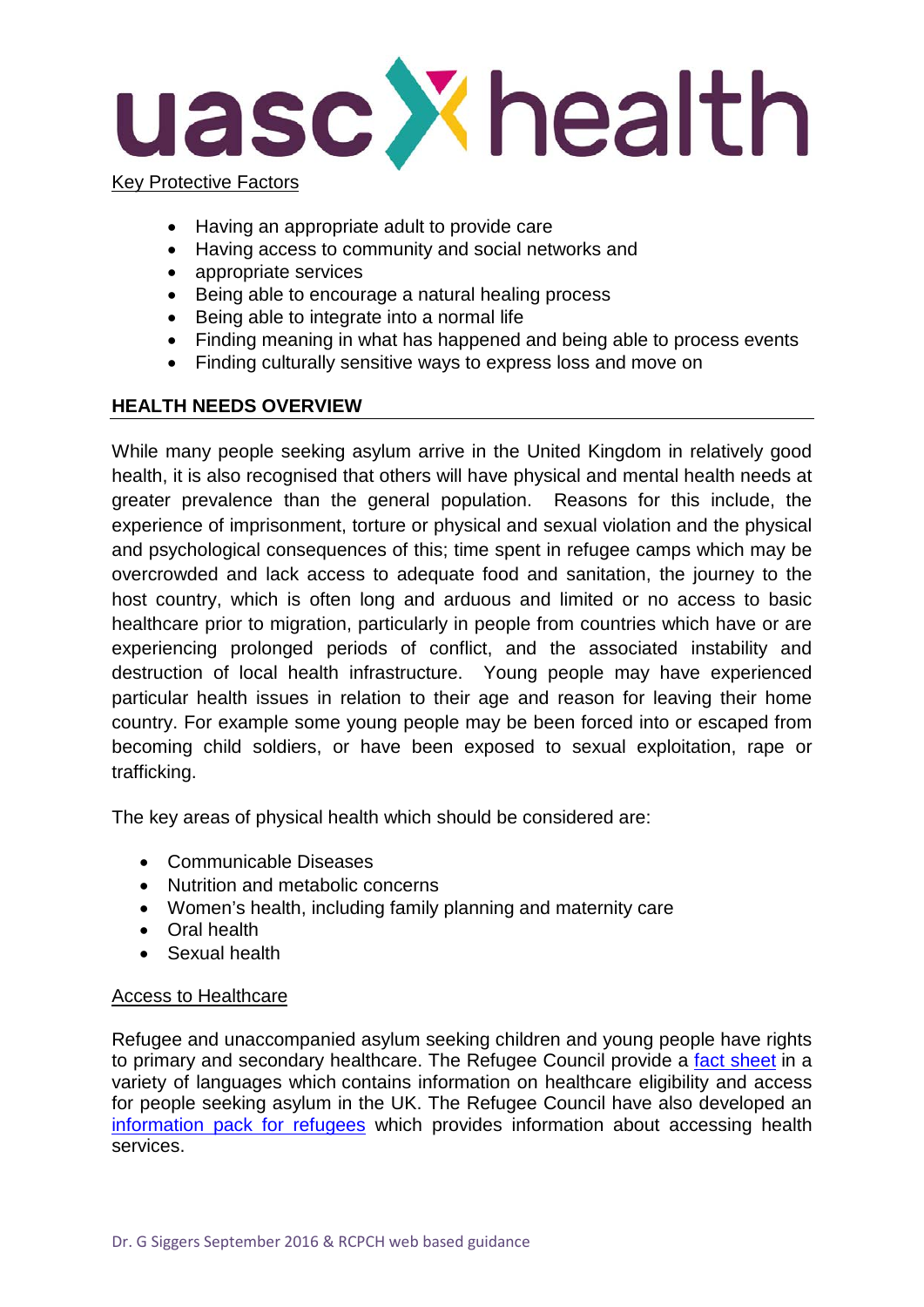For babies, children and young people born outside the UK, the usual route for obtaining an [NHS number](http://systems.hscic.gov.uk/nhsnumber/patients/faqs) is to have one allocated through GP registration. In England, there is no set length of time that a patient must reside in the country in order to become eligible to receive NHS primary medical care services. Therefore all asylum seekers and refugees are eligible to register with a GP practice. For further information, see NHS England's [Standard Operating Principles for Patient](http://www.england.nhs.uk/commissioning/wp-content/uploads/sites/12/2015/11/pat-reg-sop-pmc-gp.pdf)  [Registration.](http://www.england.nhs.uk/commissioning/wp-content/uploads/sites/12/2015/11/pat-reg-sop-pmc-gp.pdf)

Specific guidance on accessing NHS services is available for [Scotland](http://www.nhsinform.co.uk/rights/usingnhs/access/overseas-visitors/asylum-seekers/) and [Wales.](http://www.wales.nhs.uk/sitesplus/888/news/14727) In 2015 new regulations were introduced in [Northern Ireland m](http://www.lawcentreni.org/Publications/Policy-Briefings/New-NI-Regulations-healthcare-for-migrants-SUMMARY-March-15.pdf)eaning that all refugees and asylum seekers (including refused asylum seekers) are not required to pay for their healthcare treatment, including primary care and secondary care.

Children aged under 16, and children 16-19 in full time education are entitled to exemption from charges for prescription items, free dental services and free eyesight tests following completion of a HC2 certificate. In order for unaccompanied children aged over 16 years and not in full time education to access these entitlements, the local authority must complete a certificate of exemption, HC1, confirming that the young person is on low income. Additionally, the UK Boarder Agency provides HC2 certificates to asylum seekers on behalf of the Department of Health (6).

Specific guidance for unaccompanied asylum seeking children and young people:

- **England:** [Care of unaccompanied and trafficked children](https://www.gov.uk/government/publications/care-of-unaccompanied-and-trafficked-children)
- **Scotland:** [The Scottish Guardianship Service](http://www.gov.scot/Topics/People/Young-People/protecting/lac/guardianship)
- **Wales:** [Safeguarding and Promoting the Welfare of Unaccompanied Asylum](http://www.childreninwales.org.uk/wp-content/uploads/2015/09/Safeguarding-and-Promoting-the-Welfare-of-Unaccompanied-Asylum-Seeking-Children-and-Young-People-All-Wales-Practice-Guidance.pdf)  [Seeking Children and Young People](http://www.childreninwales.org.uk/wp-content/uploads/2015/09/Safeguarding-and-Promoting-the-Welfare-of-Unaccompanied-Asylum-Seeking-Children-and-Young-People-All-Wales-Practice-Guidance.pdf)

Specialist referral should be made in the usual way; however the referrer should be aware of factors which may impact on a child or family being able to make appointments such as language barriers and transport.

Where appropriate, a [personal child health record \(red book\)](http://www.rcpch.ac.uk/improving-child-health/public-health/personal-child-health-record/personal-child-health-record) should be issued. These are available from the health visitor and local health clinics and for some local authorities, online.

# **LOCAL AUTHORITY RESPONSIBILITIES FOR UASC**

Corporate Guardianship – where a child comes to the United Kingdom to seek asylum and is not in the care of an appropriate adult, the local authority is obliged to assume the role of the child's 'corporate parent'. This role involves a number of responsibilities outlined below.

Named social worker/case manager - who will coordinate the assessment, planning, protection and placement of the child.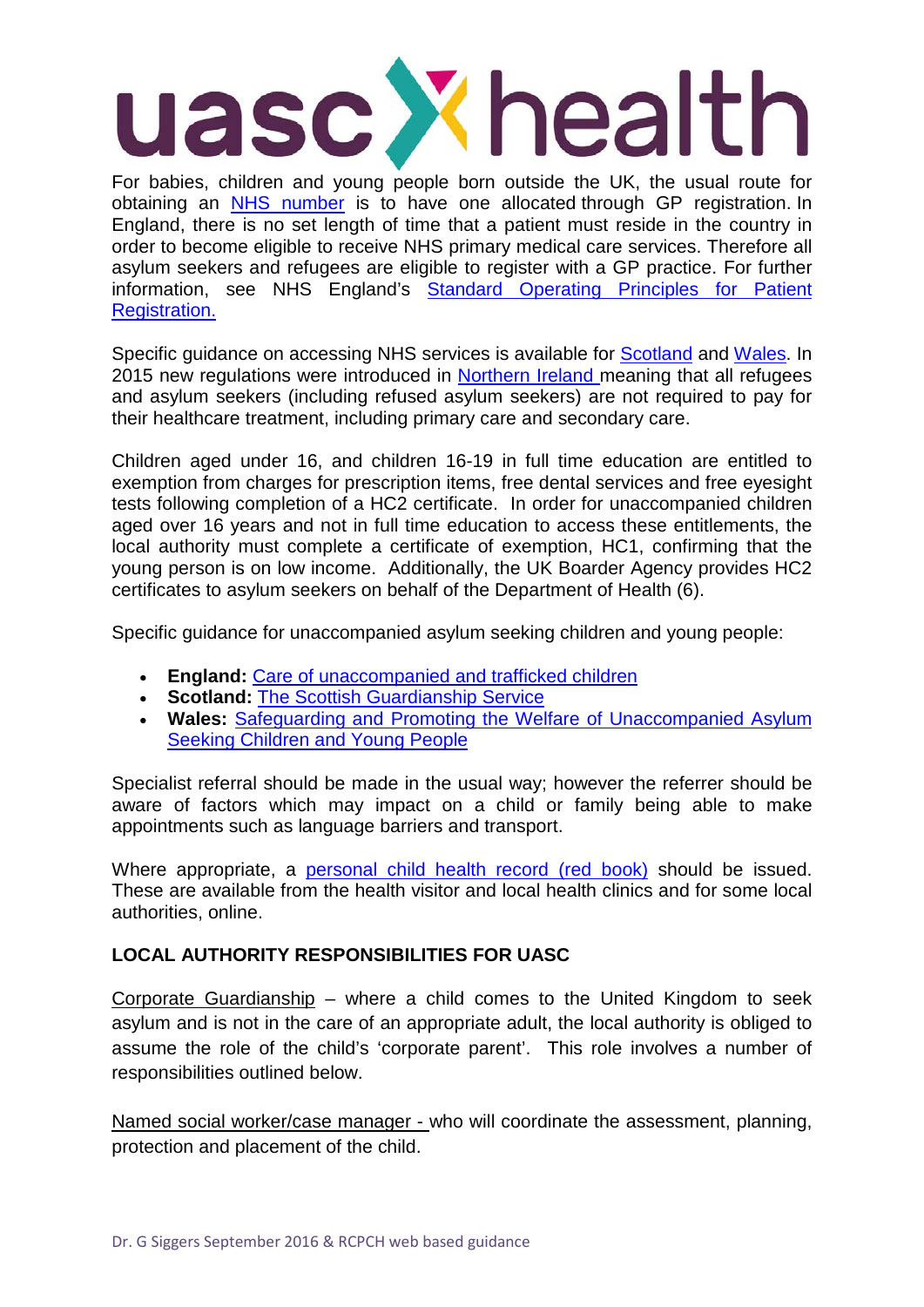Accommodation – the majority of unaccompanied children require the level of support outlined in Section 20 of the Children's Act, 1989. While this does not define the nature of accommodation, the local authority should, so far as practical, provide accommodation that is suitable to the level of need of the child and in line with his/her wishes. In practice it is common for children under 16 years to be placed in foster care, and for children aged over 16 years to be placed in semi-independent living accommodation with variable additional support. In Kent all unaccompanied girls under 18 years and boys aged under 16 years are placed in foster care, and boys aged 16-18 years are placed in a reception centre for 4 weeks and then moved into semi-independent accommodation. Foster carers and staff working in residential facilities should have an understanding of the particular needs of unaccompanied children. Where there is a concern that the child has been trafficked there should be an escalation plan in so that carers can raise concerns about ongoing risk of trafficking and have an action plan should the child go missing.

Immigration legal advice - Unaccompanied children require support in dealing with immigration questions or proceedings. Immigration legal advice must be provided only by a regulated solicitor or registered with the Office of the Immigration Services Commissioner (OISC) to provide immigration advice to the relevant level.

Role in supporting asylum application  $-$  it is critical that the local authority works alongside the child's case manager at the UK Boarder Agency to support the resolution of the child's asylum application.

Statutory health assessment, which includes an including assessment of physical, emotional and mental health. This assessment will result in a health plan to address any health issues identified during the Health Assessment including a timescale and responsibility for actions.

A personal education plan should be produced as part of the overall care plan. Where English is not the first language of the child, this should include access to English language skills training, as well as opportunities to develop literacy in skills in the child's mother tongue. Schools in which unaccompanied children are placed may require additional support to understand and meet the needs of unaccompanied children.

Rights of care leavers – immigration status does not affect the obligation on Local Authority to provide support to young people who are leaving care. If the unaccompanied young person has been in the care of the local authority for 13 weeks prior to their 18<sup>th</sup> birthday they are entitled to the same care leaver's support as any indigenous looked after child, as outlined in the Children's Act and including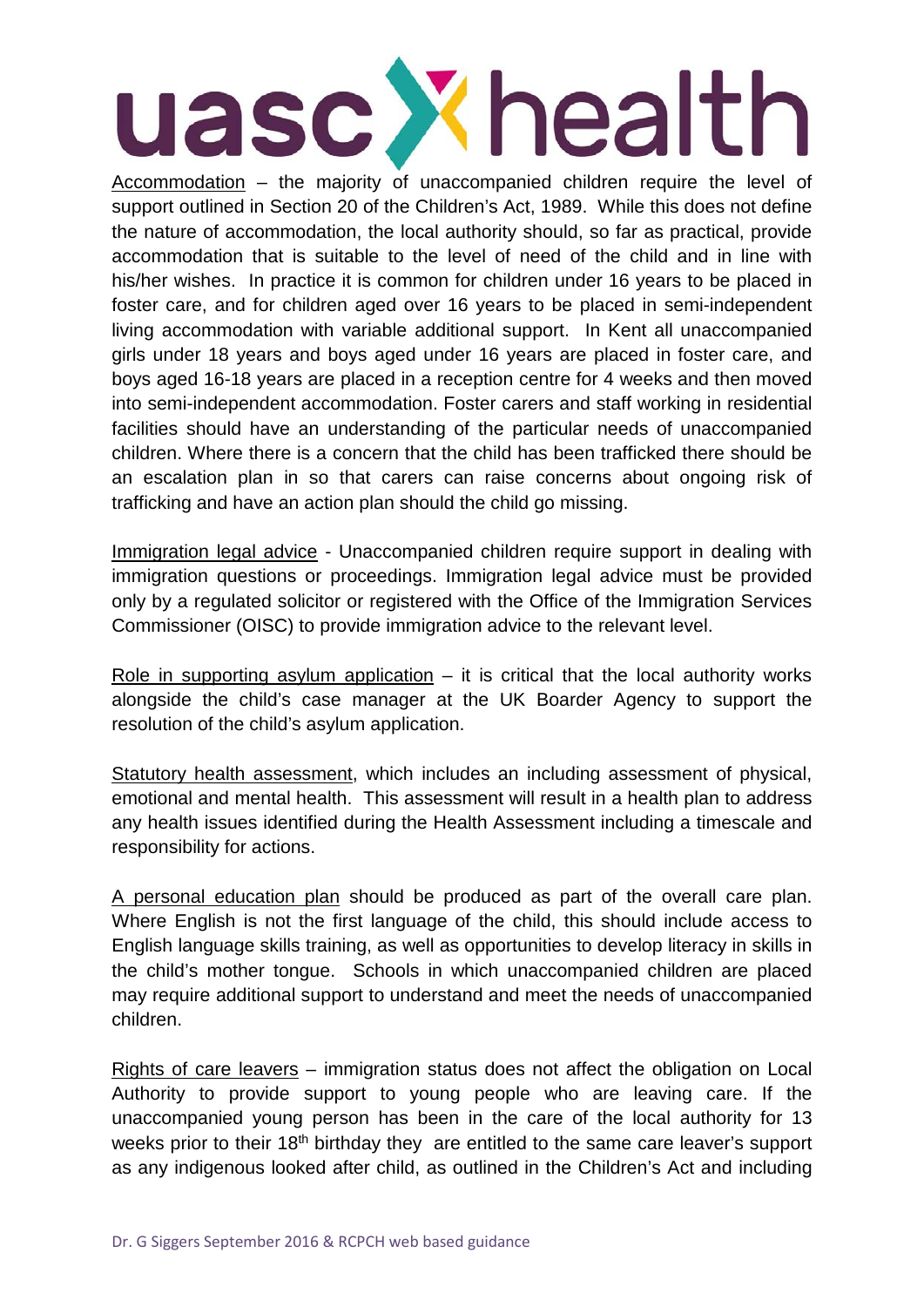having a named personal advisor to support their needs. Leaving care may be associated with increased risk of becoming isolated or vulnerable. Transition planning by the local authority should take into account factors which may decrease this risk, such as language and cultural factors.

# **What do we know about the Kent UASCs and their health?**

#### **Please refer to the health needs assessment**

# **INSERT HEALTH NEEDS LINK**

#### **Guidance on using interpreters in health care settings and appointments**

- When using interpreters to assist with assessments or meetings involving UASCs the following advice/information may be helpful: Make sure that your interpreter speaks the same language as the UASC including the same dialect if relevant and is also able to read and write in this language.
- Be aware that if the UASC is from an area of conflict then the possible political affiliation/ethnicity of the interpreter may be an issue for the UASC. If concerned about this check with the interpretation agency when booking or speak with the UASC's social worker about suitable interpreters.
- An interpreter of the same sex as the UASC may be more appropriate especially for those UASC's coming from cultural backgrounds where the sexes are more segregated than in the UK. The UASC will already be familiar with meetings involving the use of interpreters and will already have experienced at least one, probably with UK Visas and Immigration. It may be possible to arrange to book the same interpreter that was previously used – the UASC will probably find the process easier with a known interpreter. The UASC's social worker will be able to advise on previously used interpreters and whether they would be suitable to use in a health care setting/appointment.
- Make sure that the interpreter is clear about the purpose of the session and has been adequately briefed before starting.
- Encourage the interpreter to interrupt and intervene during the interview when necessary, for example if the member of staff is speaking too fast or for too long without pausing or the UASC or interpreter has not understood and needs clarification. But also explain to the interpreter that you want them to translate what the UASC is saying, and they are not to give their own opinion or add extra information unless directly asked by you. You will need to watch the UASC's body language to try to ensure that your questions and their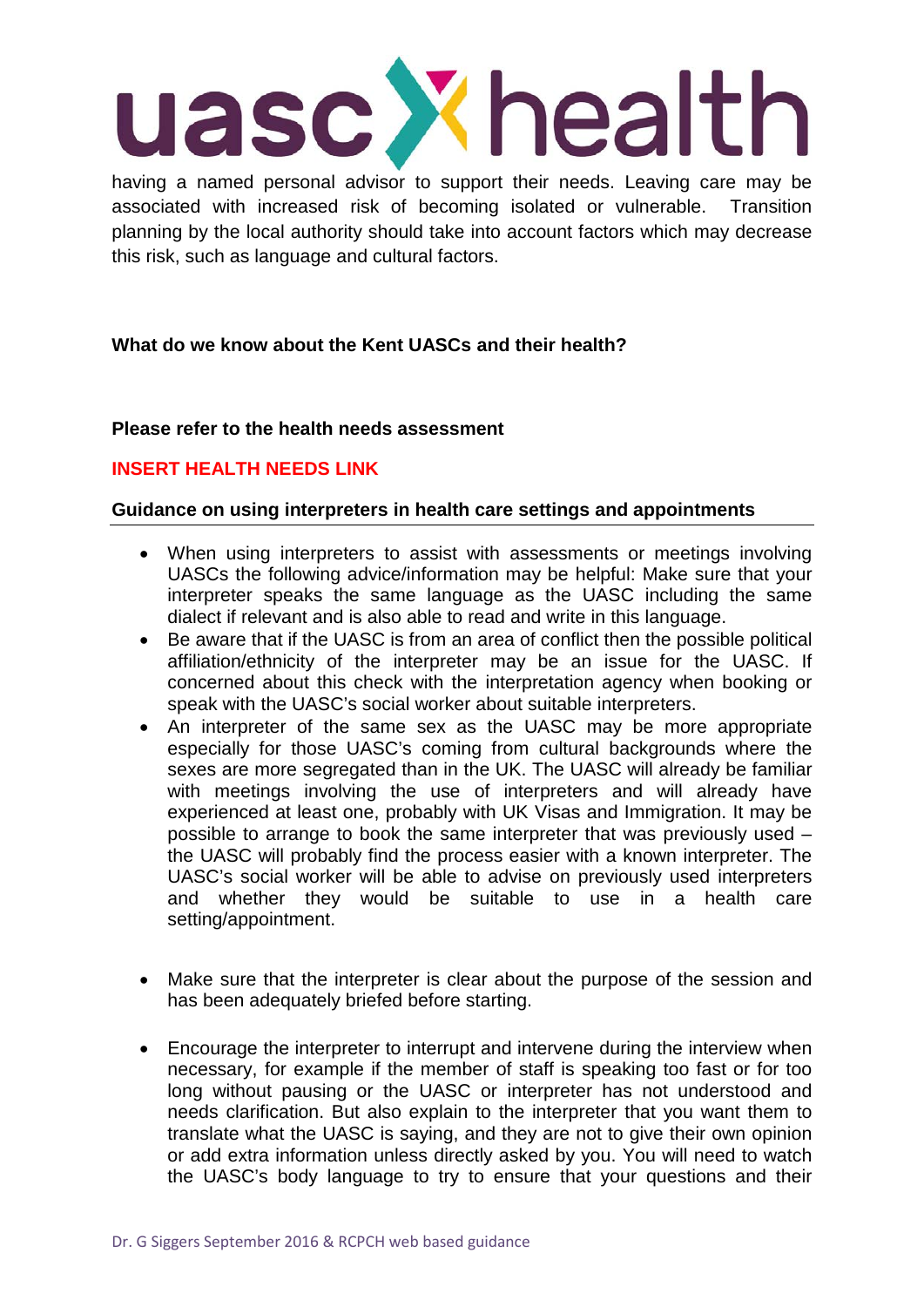

answers are being translated appropriately. They will, however, indicate if they feel the UASC has not understood the question or needs clarification. They will also indicate if there is a cultural reason for a possible misunderstanding and will provide clarification and explanation about the cultural issue.

- Be aware of cultural issues depending on the background of the interpreter. It may not be appropriate to shake the hand of an interpreter from certain backgrounds, for example, especially if they are of the opposite sex. Similarly, it may not be appropriate to maintain prolonged eye contact with them, especially if they are of the opposite sex.
- Make sure that the interpreter is introduced to the UASC and that their purpose at the meeting is explained.
- Make sure that it is made explicit to the UASC that the interpreter will not pass on anything that he/she hears at the meeting – everything is confidential. A UASC may feel particularly worried about someone from his/her own cultural background hearing certain information in case anything is passed back to their country of origin.
- The interpreter should sit next to the UASC to facilitate communication.
- The doctor undertaking the assessment should speak and look directly to the UASC, not the interpreter. Questions should be phrased 'Do you ...' for example, not 'Does he/she...'
- The doctor needs to speak at a reasonable pace and must remember to pause to allow the interpreter to interpret. Do not speak for too long without pausing as this will make it difficult for the interpreter to remember exactly what has been said. The doctor/nurse should use straightforward language and avoid jargon.
- At the end of the assessment check whether the UASC has understood everything and wants to know or ask anything else.

# **CONSENT**

The clinician should refer to [GMC guidance](http://www.gmc-uk.org/guidance/ethical_guidance/consent_guidance_index.asp) http://www.gmcuk.org/guidance/ethical\_guidance/consent\_guidance\_index.as information about obtaining consent and what to do if consent is refused. Information is also provided in the RCPCH [Child Protection Companion](http://www.rcpch.ac.uk/child-protection-companion)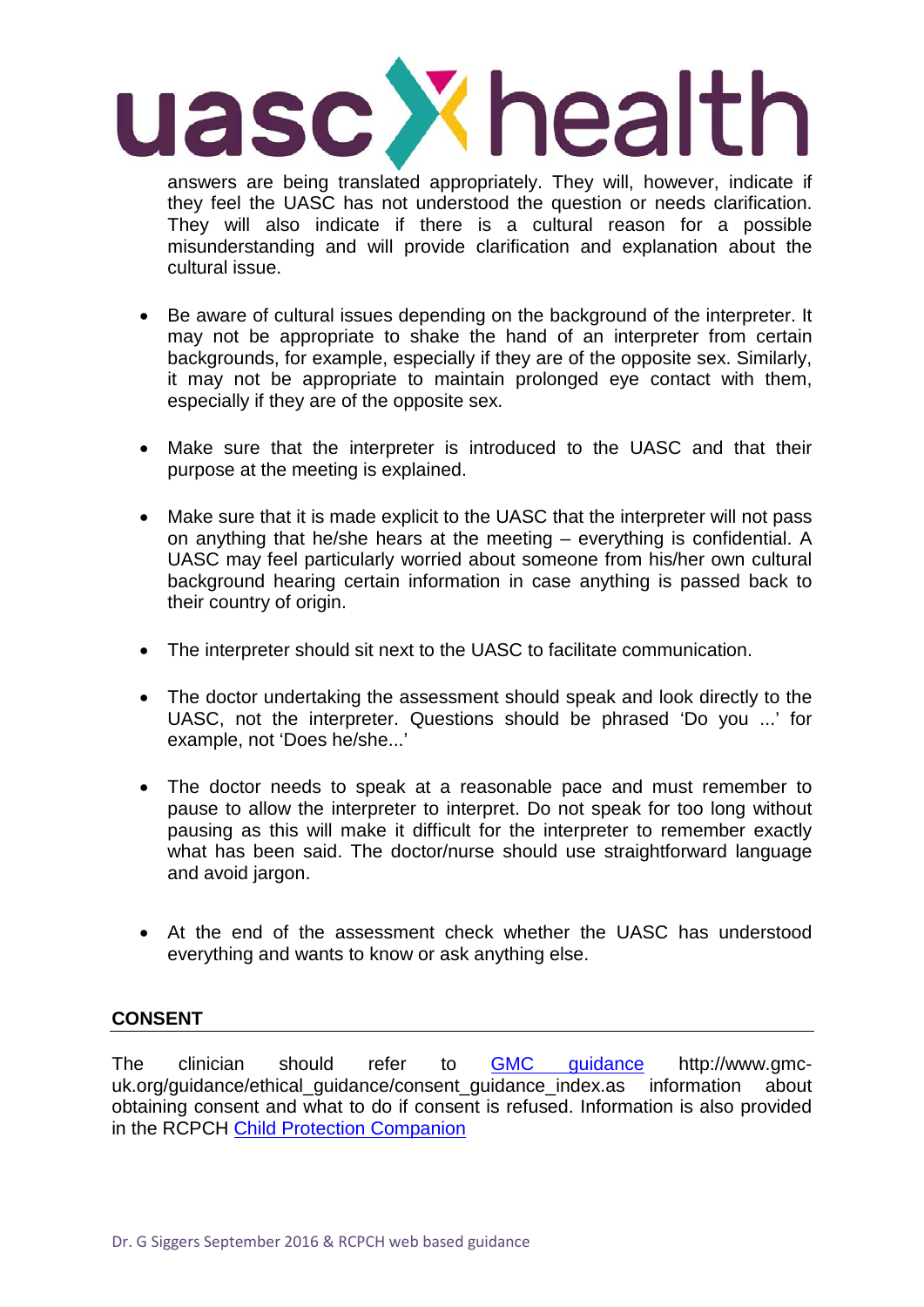You must have consent or other authority before examining, investigating or treating a child or young person. Unaccompanied minors may be able to consent to their own treatment however it is always good practice to attempt to contact their parents/guardians for a history and to communicate follow-up management.

In the UK, children and young people, including unaccompanied minors, can consent to treatment if they are deemed [Gillick Competent,](https://www.nspcc.org.uk/preventing-abuse/child-protection-system/legal-definition-child-rights-law/gillick-competency-fraser-guidelines/) meaning they can:

- understand the nature, purpose, benefits, risks and consequences of not proceeding;
- retain the information discussed;
- use and weigh this information, and
- Communicate their decision to others.

A child or young person with capacity to consent, who refuses, should have their decision respected unless there are exceptional circumstances.

Young people over 16 years should be assumed to have capacity unless there is reason to believe that they have an impairment of mind or brain that affects their capacity for the specific decision at the specific time. If there is doubt about capacity, an assessment of capacity should be undertaken.

Young people aged 16 years or over who are assessed to lack mental capacity for a specific decision at a specific time should have an Independent Mental Capacity Advocate appointed, with the [best interests decision-making process](http://www.bestinterests.org.uk/best_interests/) of the [Mental](http://www.legislation.gov.uk/ukpga/2005/9/contents)  [Capacity Act 2005](http://www.legislation.gov.uk/ukpga/2005/9/contents) followed.

More information on Mental Capacity and Best Interests can be found in the [Disability Matters](https://www.disabilitymatters.org.uk/course/view.php?id=62) eLearning Package. Or from your local safeguarding team

Kent has produced an Initial Health Assessment information leaflet for UASCs, a podcast and a consent form to be used.

#### **CONFIDENTIALITY**

As for all children and young people, it should be explained that in the UK health information is recorded on a computer health system and shared with other health professionals, such as the GP and health visitor, and that health information may be shared with other agencies such as school and social services.

It should also be explained that details will not be shared with outside agencies such as legal or immigration officials unless the young person/family consent to this. A copy of the care plan and any information shared with other professionals should be sent to the young person/family in the usual way.